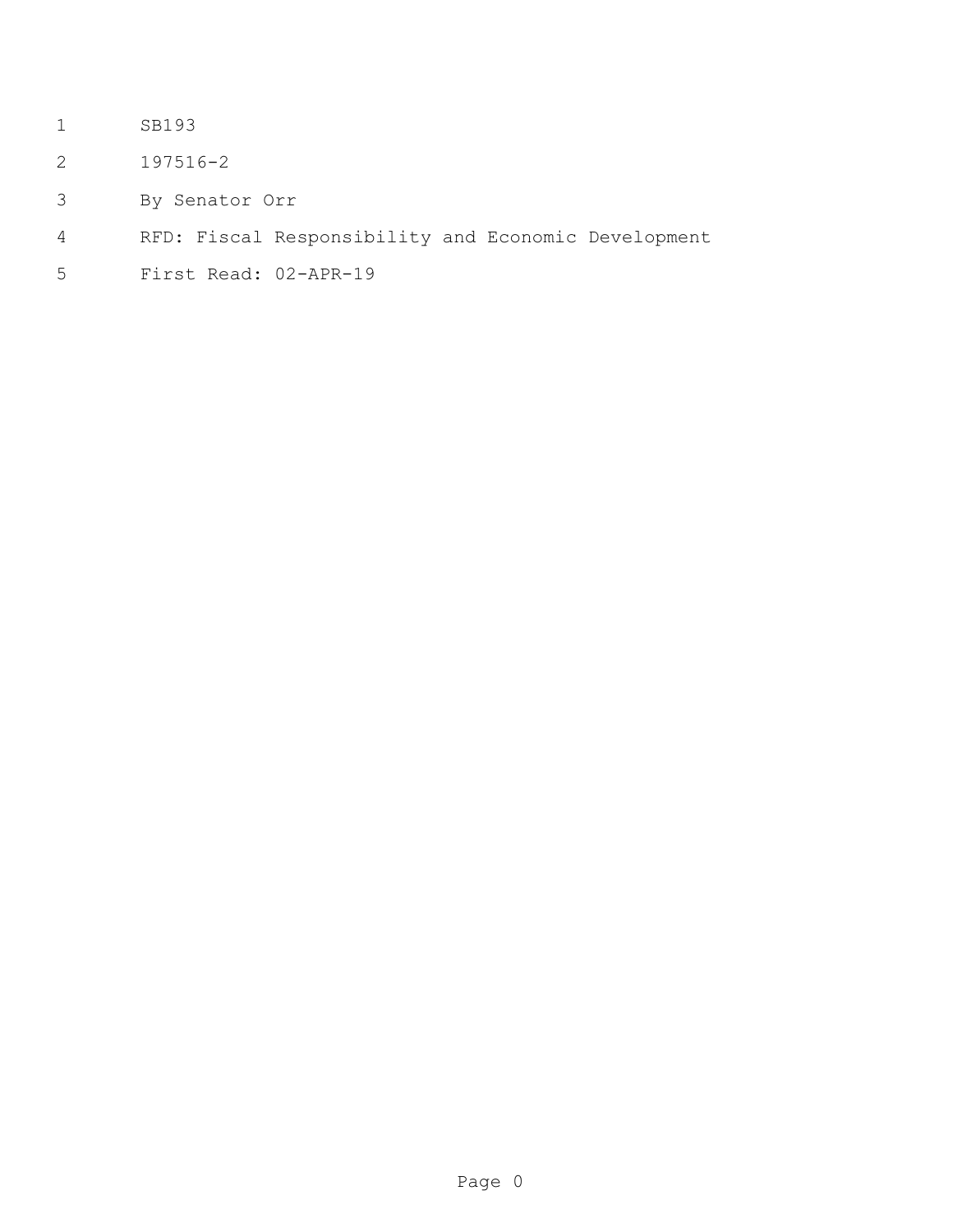SB193 ENROLLED, An Act, Relating to unemployment benefits, to amend Sections 25-4-72, 25-4-74, and 25-4-78, Code of Alabama 1975, to revise the maximum amount of unemployment benefits payable to an individual contingent on the state's average unemployment rate; to revise the maximum weekly unemployment benefit amount; and to revise the terms of losing unemployment benefits due to disqualification. BE IT ENACTED BY THE LEGISLATURE OF ALABAMA: Section 1. Sections 25-4-72, 25-4-74, and 25-4-78 of the Code of Alabama 1975, are amended to read as follows: "§25-4-72. "(a) For weeks of unemployment during benefit years 17 which begin before the effective date of subsection (b) of 18 this section, an individual's weekly benefit amount shall be as prescribed by this section as amended through July 6, 1997. "(b) For weeks of unemployment during benefit years beginning on or after July 2, 2006, an individual's weekly 22 benefit amount shall be an amount equal to one twenty-sixth of 23 the average based on an equal division of the current weeks compensated of the wages for insured work paid to the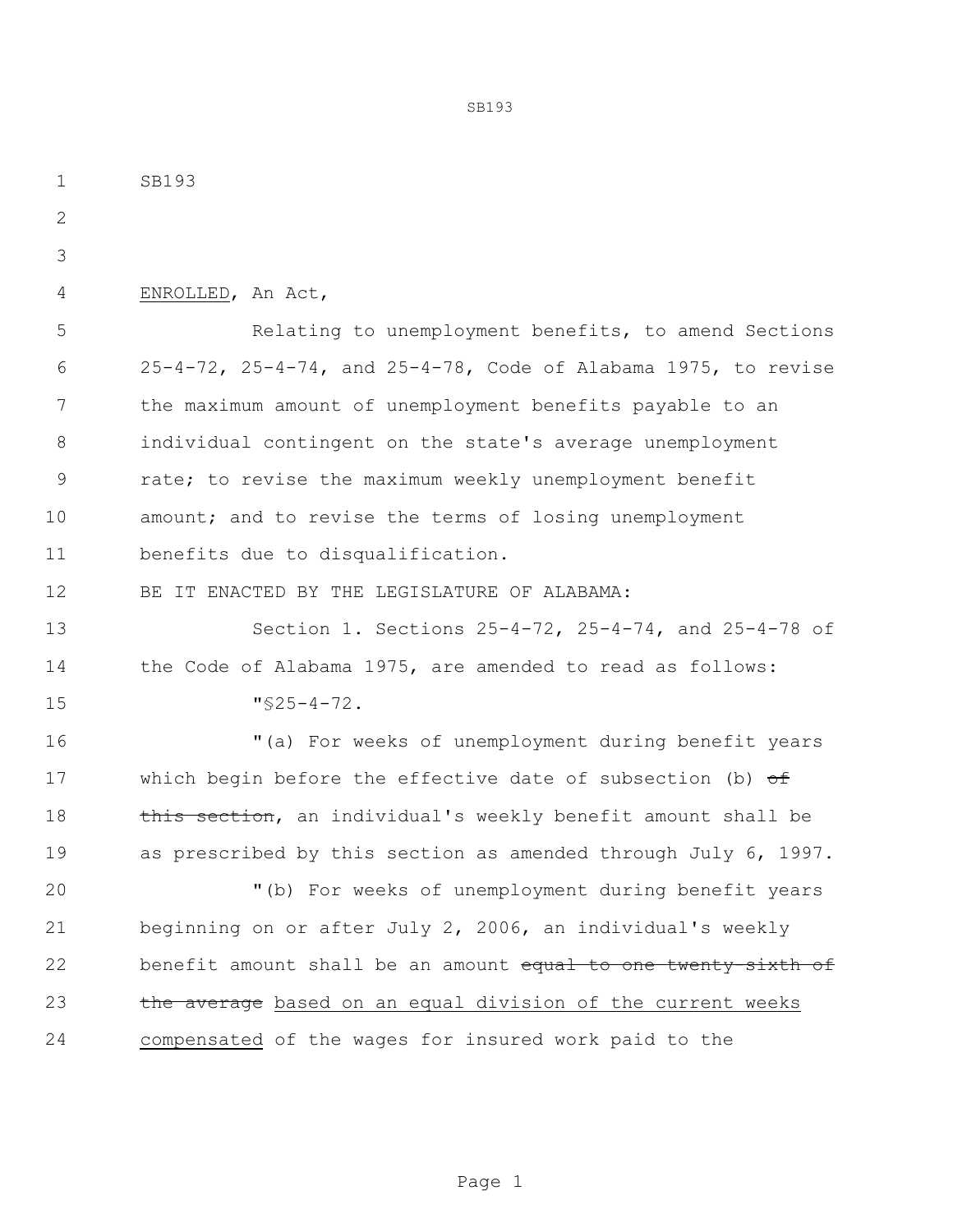SB193

 individual during the two quarters of his or her base period in which the total wages were the highest; except, that:

 "(1) If the amount thus derived is not a multiple of one dollar (\$1), fractional parts of one dollar (\$1) in excess of fifty cents (\$.50) shall be rounded to the next higher multiple of one dollar (\$1) and fractional parts of one dollar (\$1) which are fifty cents (\$.50) or less shall be dropped to 8 the next lower multiple of one dollar (\$1).

 "(2) If the amount derived before the application of 10 subdivision (1) of this subsection is not in excess of forty-four dollars fifty cents (\$44.50), there shall be no weekly benefit amount.

 "(3) Effective with benefit years beginning on or after July 6, 2008, if the amount thus derived is more than two hundred fifty-four dollars fifty cents (\$254.50), the weekly maximum benefit amount shall be two hundred fifty-five dollars (\$255).

 "(4) Effective with benefit years beginning on or 19 after July 5, 2009, if the amount thus derived is more than two hundred sixty-four dollars fifty cents (\$264.50), the weekly maximum benefit shall be two hundred sixty-five dollars (\$265).

 "(5) Effective with benefit years beginning on or after January 1, 2020, if the amount thus derived is more than two hundred seventy-four dollars fifty cents (\$274.50), the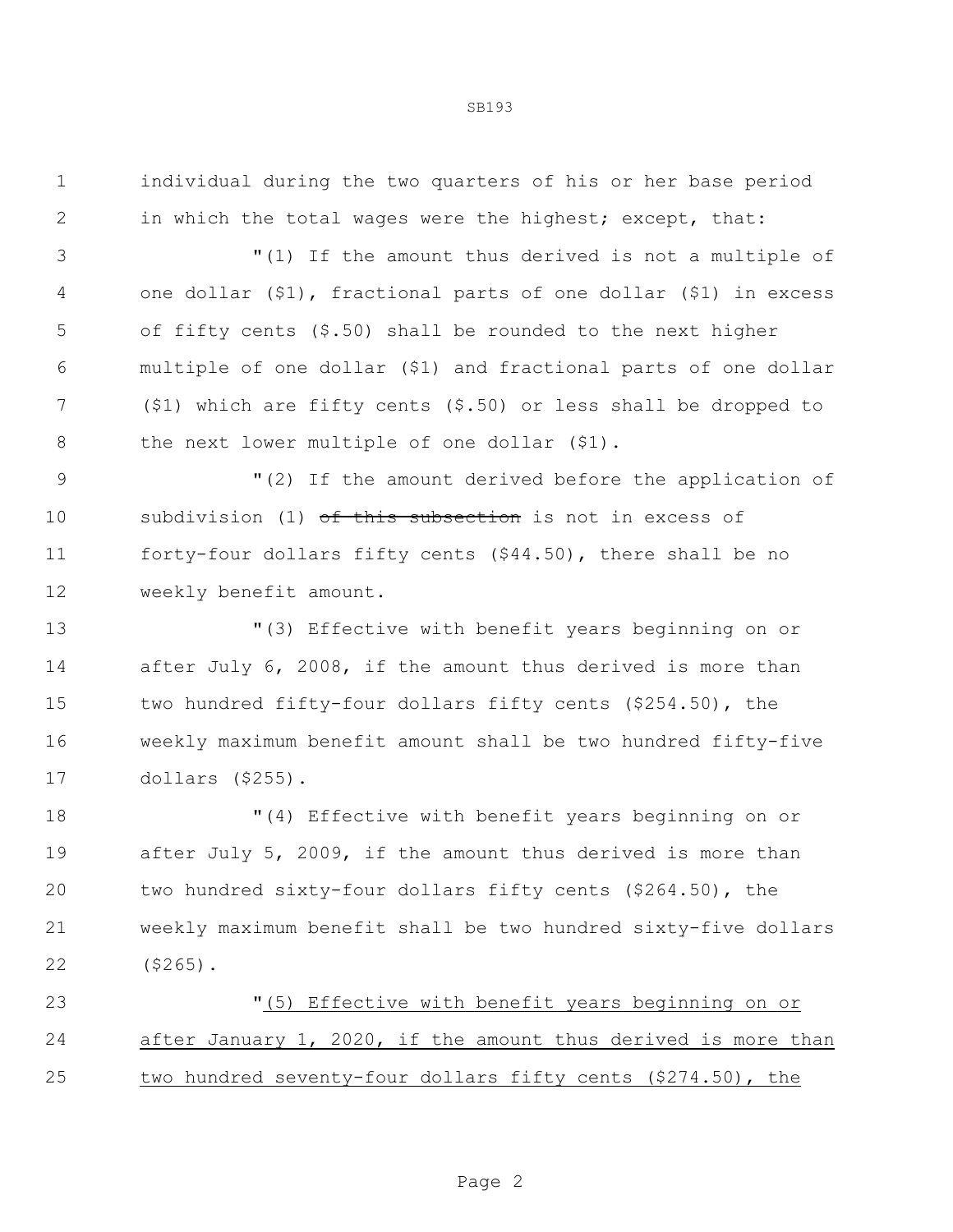SB193

## weekly maximum benefit shall be two hundred seventy-five dollars (\$275).

 "(c) If, as a condition for approval of this section for full tax credit against the tax imposed by the federal Unemployment Tax Act, federal law should require a greater maximum weekly benefit amount than that provided herein, then the maximum weekly benefit amount shall be the minimum required by any such federal law for such approval.

 "(d) Nothing herein shall serve to deprive any individual of any benefit for which he or she had qualified in 11 any benefit year beginning prior to before the effective date 12 of the provisions of subsection (b) of this section.

 "(e) There is hereby appropriated out of funds made available to this state under Section 903 of the Social Security Act, as amended by Title II, Section 209, "Special Reed Act Transfer in Fiscal Year 2002," of the "Temporary Extended Unemployment Compensation Act of 2002," as contained in the "Job Creation and Worker Assistance Act of 2002," an amount not to exceed 15 percent of the funds, or so much thereof to be used as may be necessary, under the direction of the State of Alabama, Department of Labor, for the expenses incurred for the administration of this state's unemployment compensation law and public employment offices. Notwithstanding the foregoing, the additional amount of up to \$7,940,119 of "Reed Act" funds may be withdrawn from the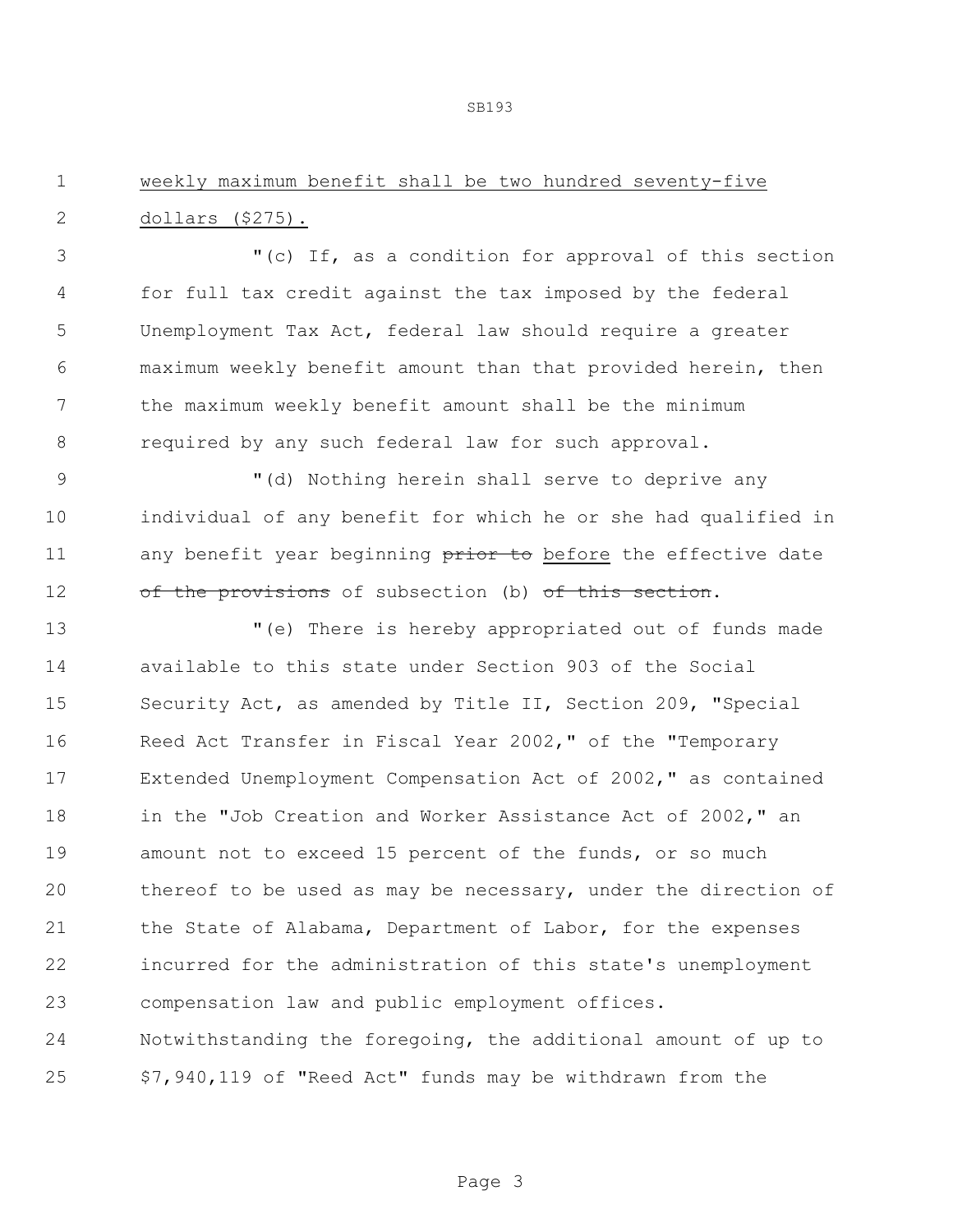Unemployment Compensation Trust Fund and used for administrative purposes from May 29, 2008, until September 30, 2009. Furthermore, whatever amount is withdrawn during this time period, that amount shall not change the Employer Tax Schedules pursuant to Section 25-4-54 for the calendar year beginning January 1, 2010.

 $7 \times 25 - 4 - 74.$ 

 "(a) Any otherwise eligible individual shall be entitled during any benefit year, beginning on or after July 3, 1983, to a total amount of benefits equal to whichever is 11 the lesser of 14 times his or her weekly benefit amount, if the state's average unemployment rate is at or below 6.5 percent, with an additional weekly benefit amount added for each 0.5 percent increase in the state's average unemployment rate above 6.5 percent up to a maximum of 20 times his or her weekly benefit amount if the state's average unemployment rate 17 equals or exceeds 9.5 percent, and one third one fourth of the wages paid to him or her for insured work during his or her 19 base period; provided, that such total amounts of benefits, if 20 not a multiple of  $\frac{20}{71.00}$  one dollar (\$1), shall be computed to 21 the nearest multiple of  $\frac{1}{21}$ .  $\frac{1}{20}$  one dollar (\$1).

22 The M<sub>(b)</sub> For the purpose of this article, wages shall be counted as "wages for insured work" with respect to any benefit year only if such wages were paid in the base period immediately preceding such benefit year; except, that any lump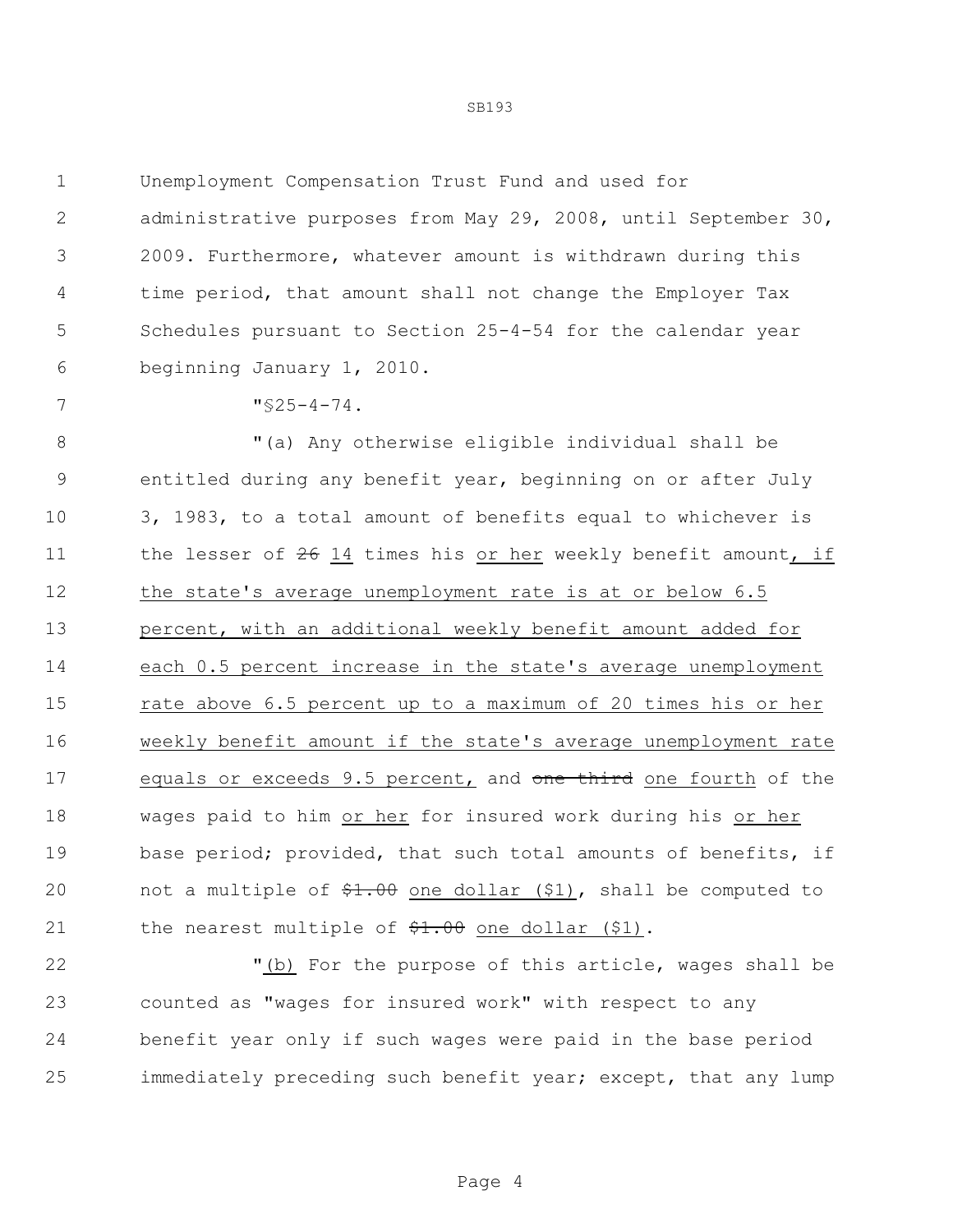sum payment of wages in lieu of notice, dismissal, or severance allowance or "back pay" award shall be prorated over the period or periods with respect to which such payment is made and treated as though it had been paid in such period or periods.

 "(c) In determining an individual's benefit rights, 7 remuneration payable but unpaid to such individual shall, to 8 the extent that regulations promulgated by the secretary prescribe, shall be deemed to be "wages paid" to such individual.

 "(d) As used in this section, the term "state's average unemployment rate" means the average of the three months for the most recent third calendar quarter of the seasonably adjusted statewide unemployment rate as published by the Alabama Department of Labor.

16 The Moscon Character of the Tor benefit years beginning prior to before July 3, 1983, any otherwise eligible individual shall be entitled to a total amount of benefits as was provided in this 19 section prior to such before that date.

 "(f) Any otherwise eligible individual shall be entitled during the current benefit year to an additional five weeks after all regular benefits have exhausted under subsection (a), and who is enrolled and making satisfactory progress in a job training or certification program approved by the Alabama Department of Labor. Each approved training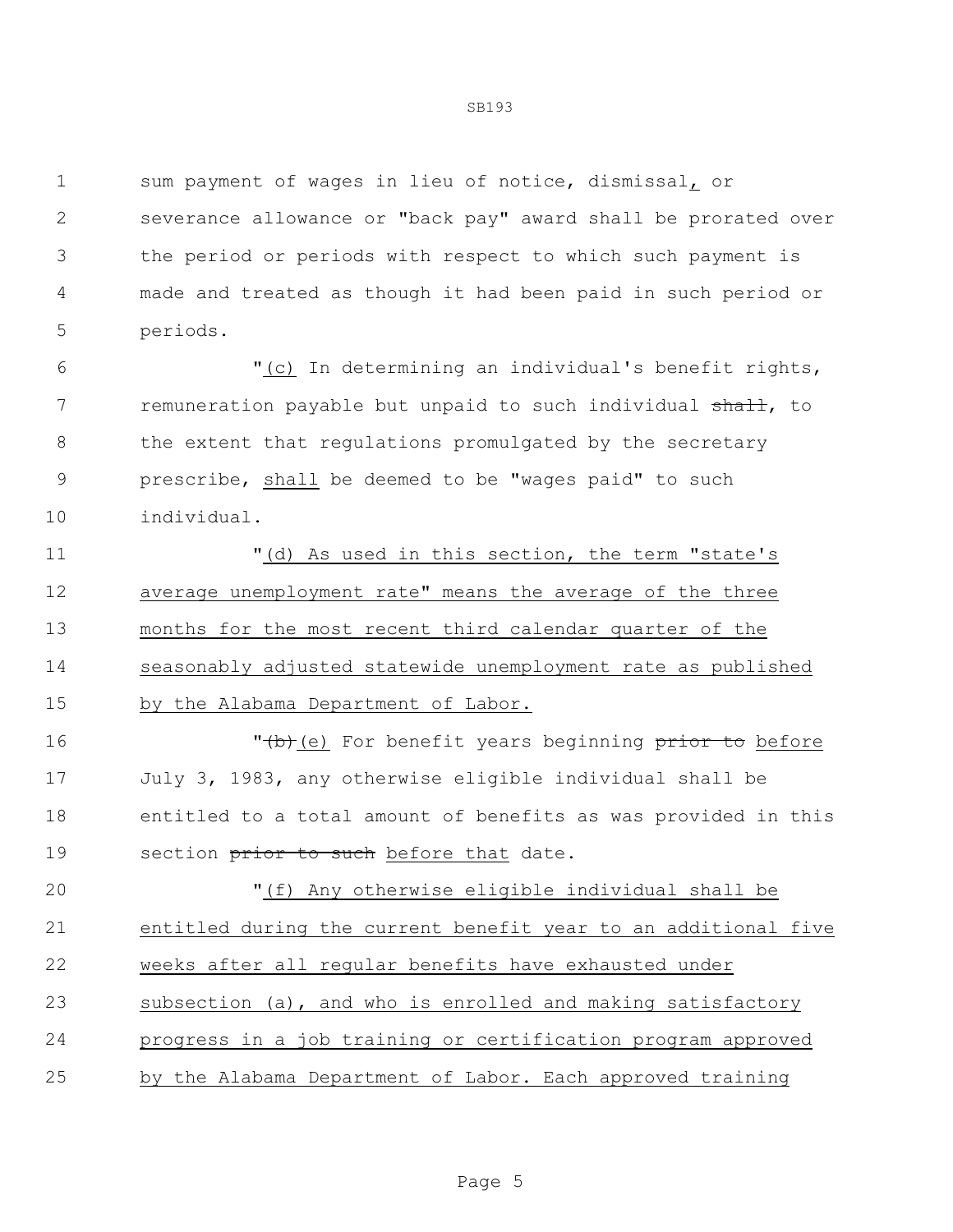| 1             | program shall prepare individuals for entry into a high wage,  |
|---------------|----------------------------------------------------------------|
| 2             | high demand occupation.                                        |
| 3             | "(1) The amount of benefits payable under this                 |
| 4             | subsection shall equal the weekly benefit amount established   |
| 5             | by the most recent benefit year.                               |
| 6             | "(2) The compensation is not required to be paid to            |
| 7             | an individual who is receiving similar benefits or other       |
| 8             | training allowances from other unrelated sources.              |
| $\mathcal{G}$ | $\sqrt{525-4-78}$ .                                            |
| 10            | "An individual shall be disqualified for total or              |
| 11            | partial unemployment for any of the following:                 |
| 12            | "(1) LABOR DISPUTE IN PLACE OF EMPLOYMENT. For any             |
| 13            | week in which his an individual's total or partial             |
| 14            | unemployment is directly due to a labor dispute still in       |
| 15            | active progress in the establishment in which he or she is or  |
| 16            | was last employed. For the purposes of this section only, the  |
| 17            | term labor dispute includes any controversy concerning terms,  |
| 18            | tenure, or conditions of employment, or concerning the         |
| 19            | association or representation of persons in negotiating,       |
| 20            | fixing, maintaining, changing, or seeking to arrange terms or  |
| 21            | conditions of employment, regardless of whether the disputants |
| 22            | stand in the proximate relation of employer and employee. This |
| 23            | definition shall not relate to a dispute between an individual |
| 24            | worker and his or her employer.                                |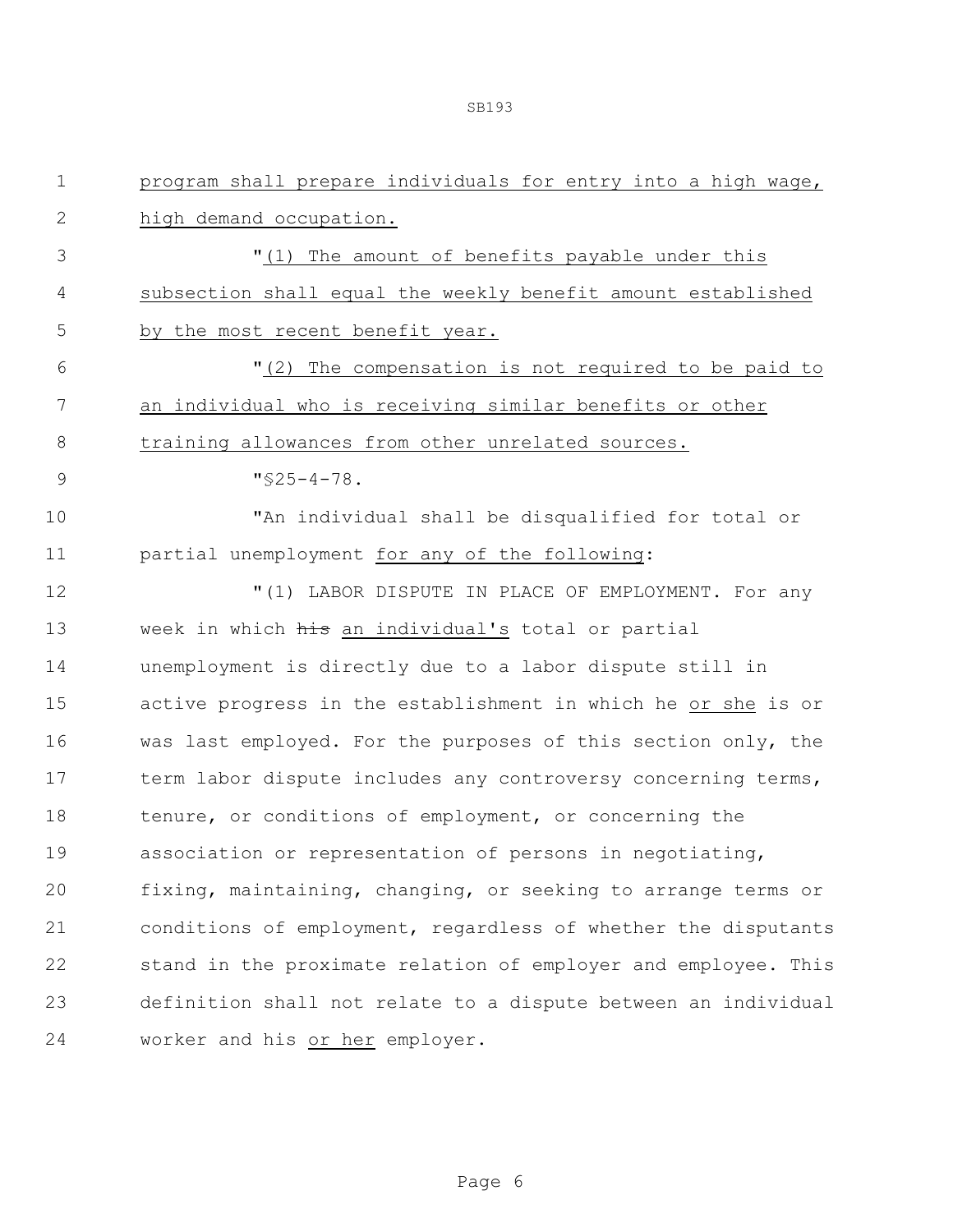1 The state of the U.S. voluntarily outfind work. If the an individual has left his or her most recent bona fide work voluntarily without good cause connected with such work.

4 Ta.1. However, he an individual shall not be disqualified if he or she was forced to leave work because he or she was sick or disabled, notified his or her employer of the fact as soon as it was reasonably practicable so to do, and returned to that employer and offered himself or herself for work as soon as he or she was again able to work; provided, however, this exception shall not apply if the 11 employer had an established teave-of-absence leave of absence policy covering sickness or disability and:

 "(i) The individual fails to comply with same as soon as it is reasonably practicable so to do; or

 "(ii) Upon the expiration of a leave of absence shall fail to return to the employer and offer himself or 17 herself for work, if he the individual shall then be able to work, or if he or she is not then able to work, he or she fails to so notify his or her employer of that fact and request an extension of his or her leave of absence as soon as it is reasonably practicable so to do.

 "2. In case of doubt that an individual was sick or disabled, or as to the duration of any such sickness or disability, the secretary may, or if the employer requests it,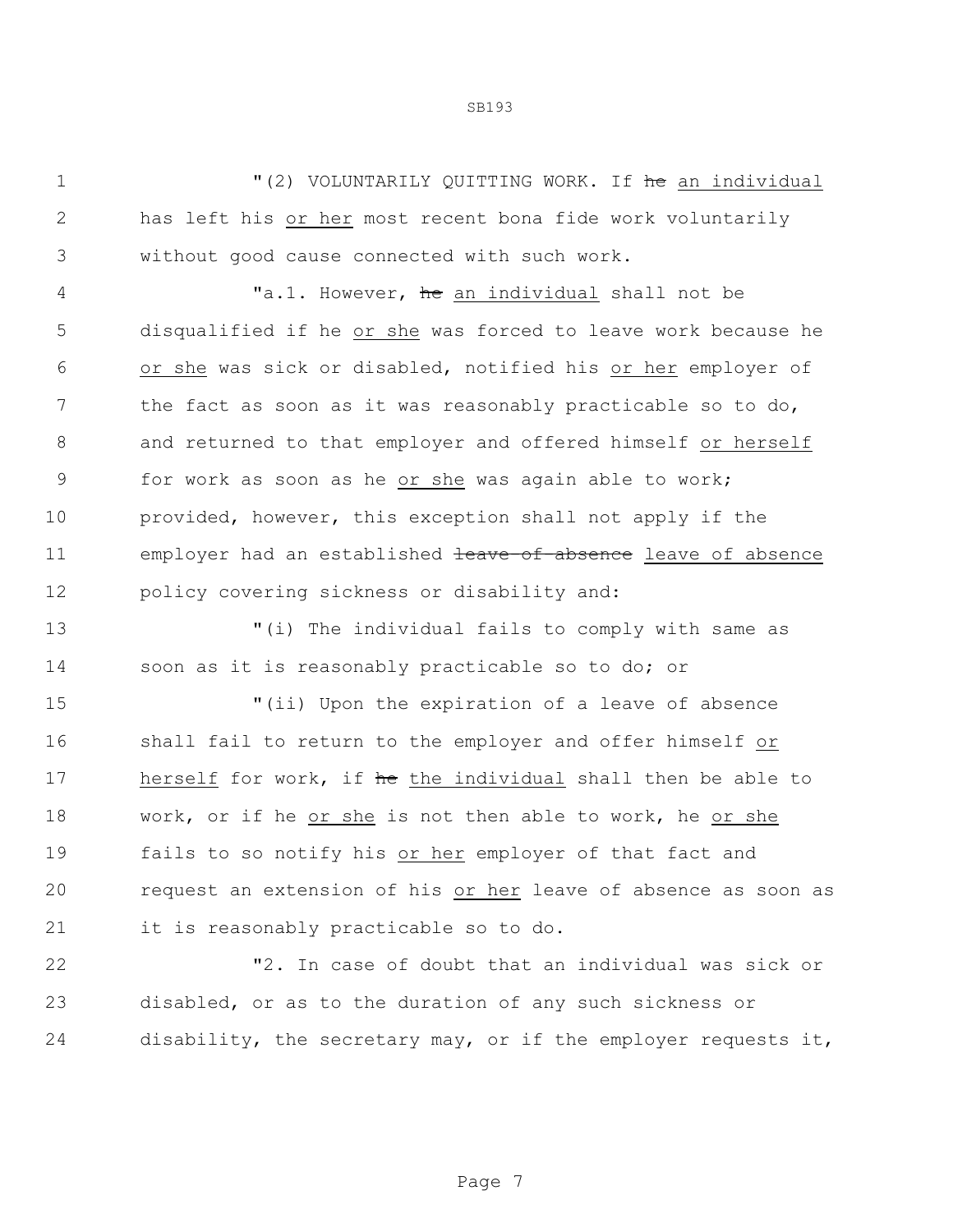the secretary shall require a doctor's certificate to establish the fact or facts in doubt.

3 T2. An established the state-of-absence leave of absence 4 policy shall be any teave-of-absence leave of absence policy covering sickness and disability communicated to the employee by the customary means used by the employer for communicating with his or her employees.

SB193

 "4. Nothing herein shall be construed or interpreted 9 as authorizing the payment of benefits to any person individual during, or for, unemployment due to sickness or disability or during any period in which he or she is on a leave of absence granted in accordance with an established **leave-of-absence** leave of absence policy, the duration of which leave was set in accordance with his or her request or in accordance with a collective bargaining agreement; except, 16 that if such leave of absence is on account of pregnancy and extends beyond the tenth week following termination of such pregnancy, the individual shall not be denied benefits under **the provisions of** this subdivision (2) beyond such tenth week if she has given the employer three weeks' notice of her desire to return to work, is then able to work, and has not 22 refused reinstatement to a job which under the provisions of 23 subdivision (5) of this section would be deemed suitable for her.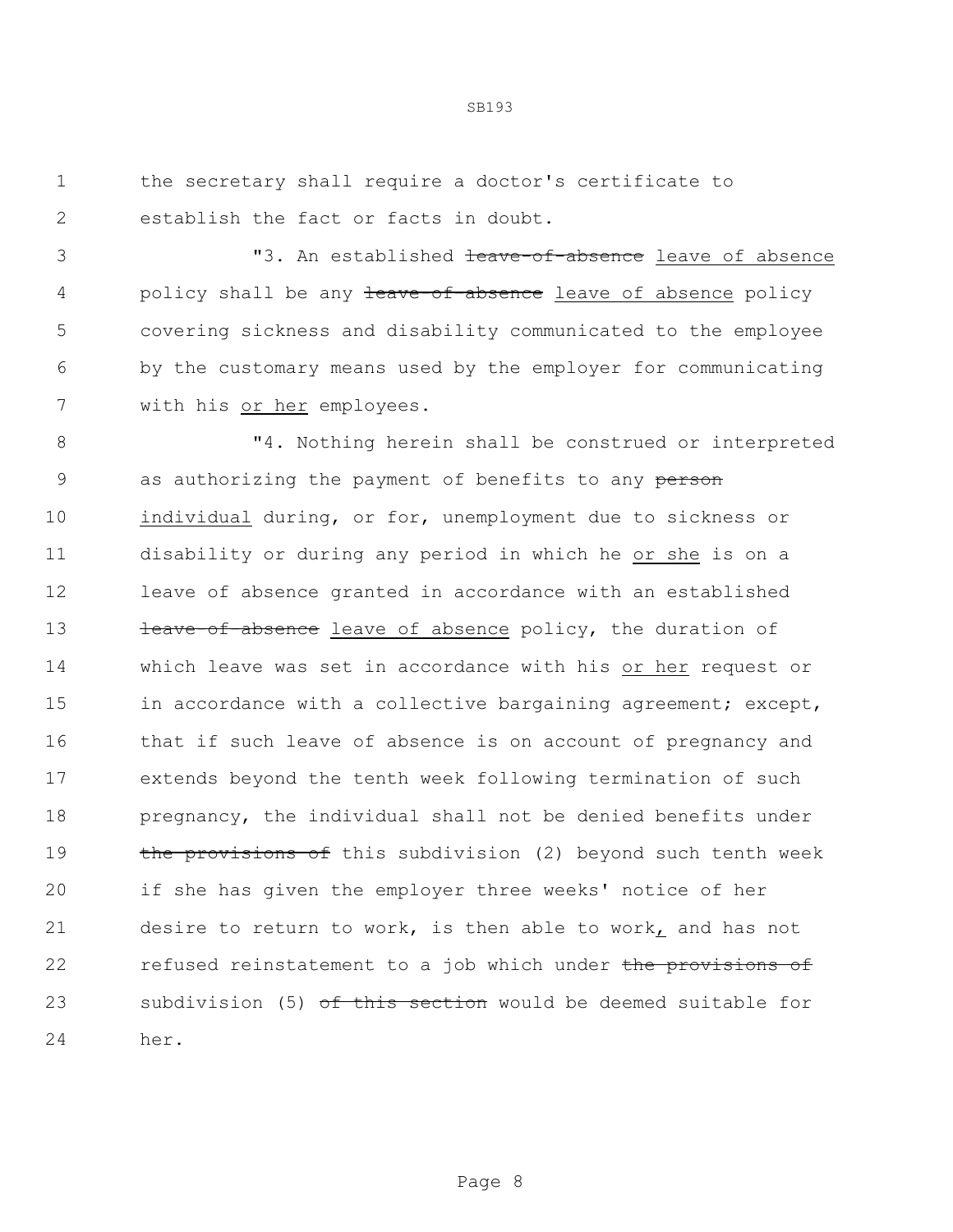"b. When an individual is disqualified under this subdivision (2): "1. He or she shall not be entitled to benefits for the week in which the disqualifying event occurs or for any week thereafter until: "(i) He or she has reentered insured employment or employment of the nature described in subdivisions (5), (6), (7), (8), (9), (10), or (18) of subsection (b) of Section 25-4-10; and "(ii) For which employment he or she has earned wages equal to at least 10 times his or her weekly benefit amount for the benefit year in which such disqualification is assessed; and "(iii) He or she has been separated from such employment under nondisqualifying conditions. 16 The total amount of benefits to which he an individual may otherwise be entitled as determined in accordance with Sections 25-4-74 and 25-4-75 shall be reduced 19 by an amount equal to not less than  $\frac{1}{x}$  three nor more than  $\frac{12}{x}$  nine times his or her weekly benefit amount. "3. For the purpose of the experience rating provisions of Section 25-4-54, no portion of the benefits 23 payable to him an individual, based upon wages paid to him or her for the period of employment ending with the separation to which the disqualification applies, shall be charged to the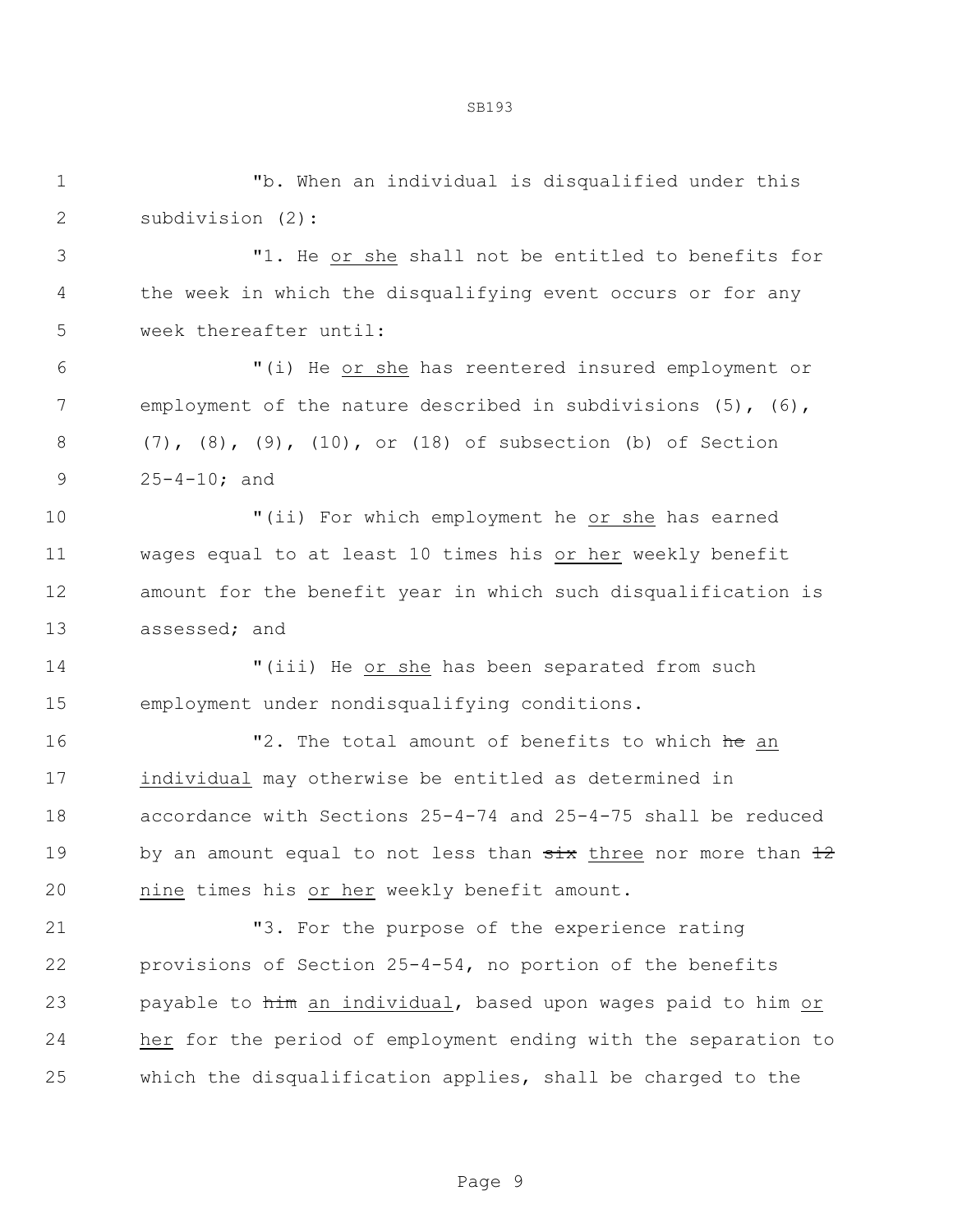employer's experience rating account. If the individual has been separated from employment other than his or her most recent bona fide work under conditions which would have been disqualifying under this subdivision (2) had the separation been from his or her most recent bona fide work and the employer answers a notice of payment within 15 days after it is mailed to him or her detailing the facts in connection with the separation, then no portion of any benefits paid to him or her based upon wages for the period of employment ending in such separation shall be charged to the employer's experience 11 rating account.

 "4. Any other provision of this chapter to the contrary notwithstanding, effective October 21, 2013, the unemployment compensation account of an employer shall be charged when the unemployment compensation agency determines that an overpayment has been made to a claimant as a result of both of the following:

 $\blacksquare$  (i) The overpayment occurred because the employer, or an agent of the employer, failed to respond timely or adequately to a request from the unemployment compensation agency for information relating to an unemployment compensation claim.

 "(ii) The employer, or an agent of the employer, has established a pattern of failing to respond timely or adequately to a request from the unemployment compensation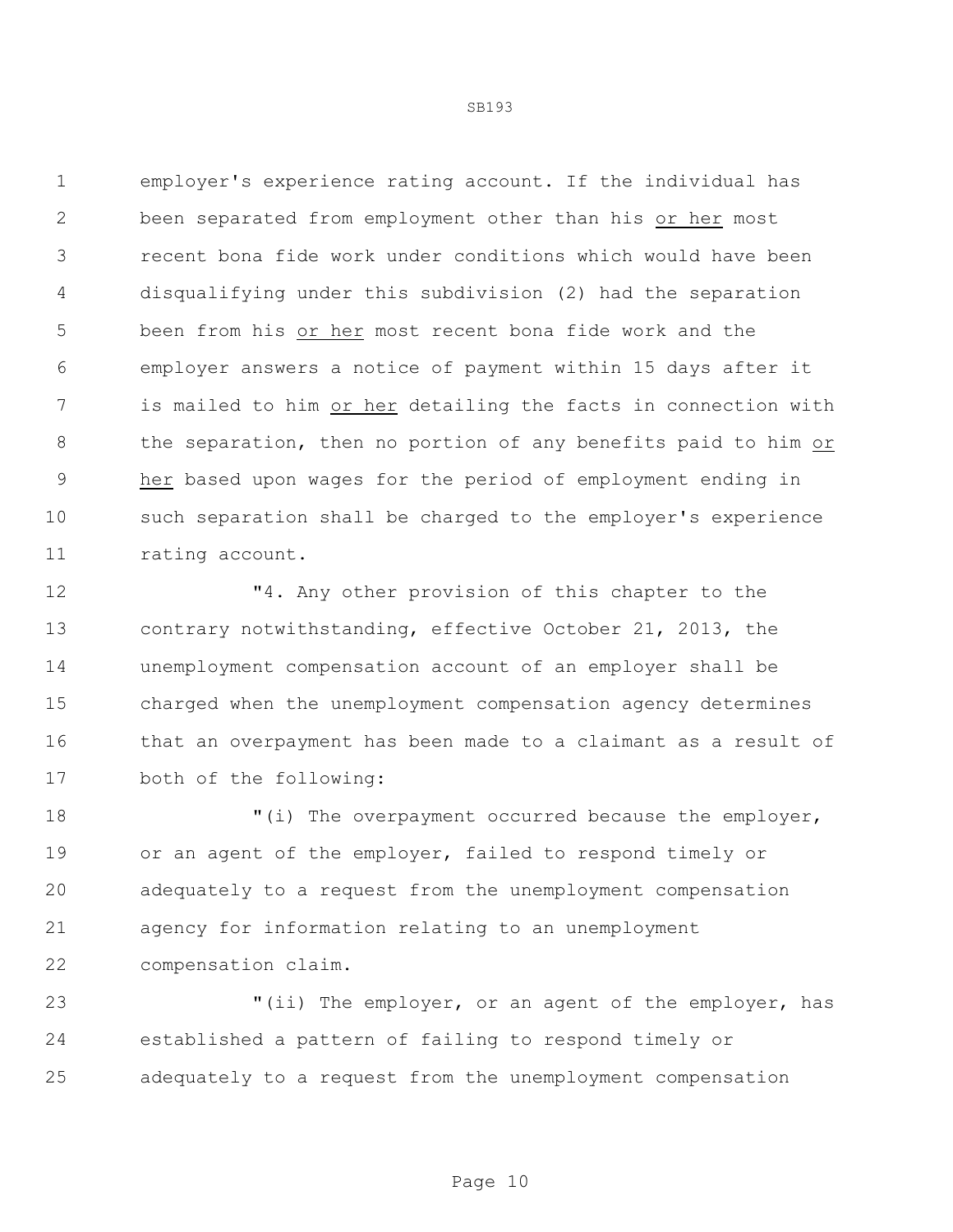agency for information relating to an unemployment compensation claim on two or more occasions.

 "c. An individual shall not be disqualified if he or she left his or her employment and immediately returned to work with his or her regular employer or to employment in which he or she had prior existing statutory or contractual seniority or recall rights. When this exception is applied, 8 any benefits paid to such the individual based upon wages paid for that period of employment immediately preceding the separation to which the exception is applied, which have not been heretofore charged to the employer's experience rating 12 account, shall not be charged to the account of such the employer.

14 "d. For separation occurring on or after August 1, 2012, an individual shall not be disqualified if he or she left his or her employment to permanently relocate as a result of his or her active duty military-connected spouse's permanent change of station orders, activation orders, or unit deployment orders. When this exception is applied, any benefits paid to the individual based upon wages paid for that period of employment immediately preceding the separation to which the exception is applied, which have not been heretofore charged to the employer's experience rating account, shall not be charged to the account of the employer.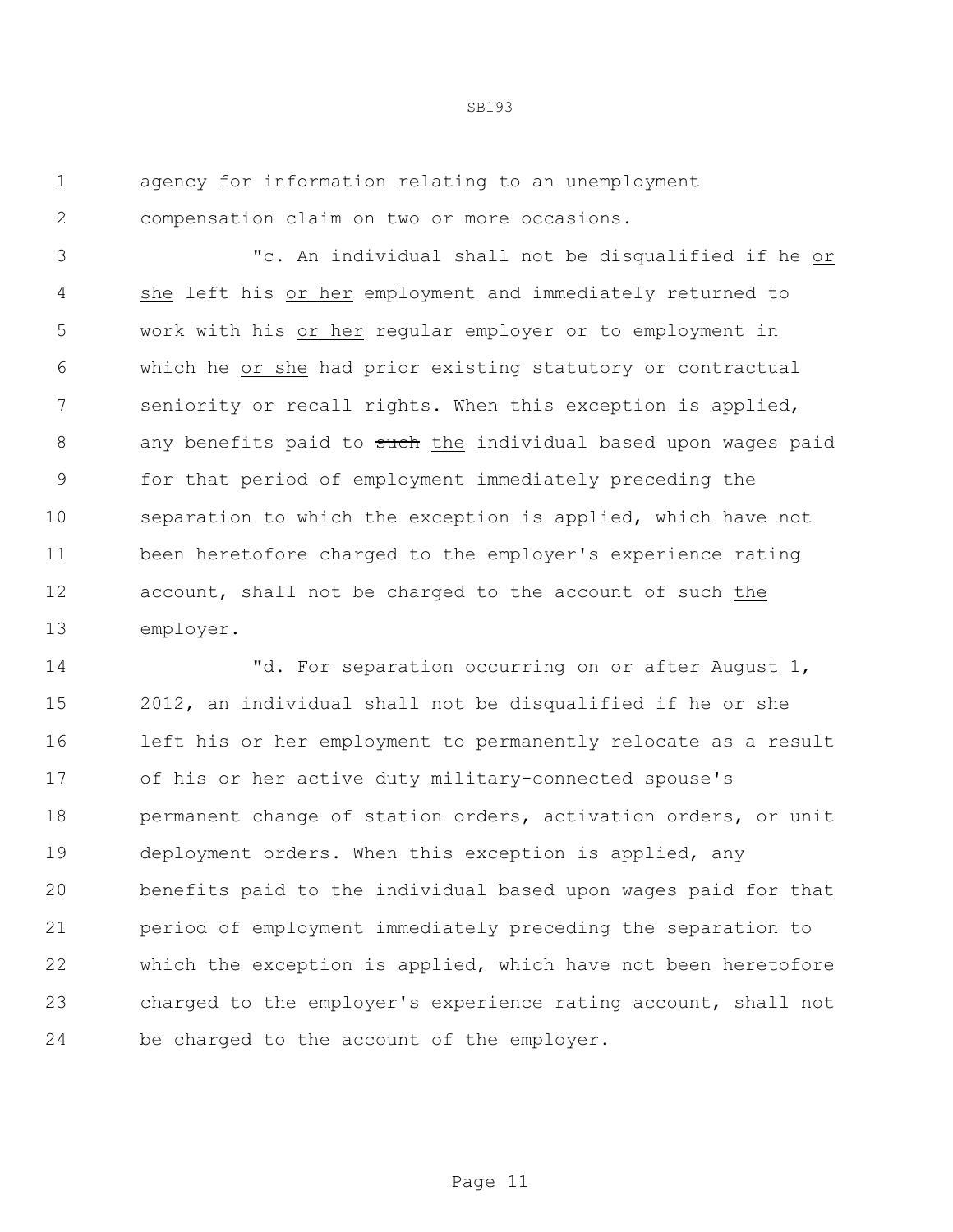"e. For the purposes of this subdivision (2) and subdivision (3) of this section, the secretary in determining the most recent bona fide work shall only consider employment of the nature described in subsection (a) of Section 25-4-10. The secretary shall also consider the duration of the most recent job or jobs, the intent of the individual and his or her employer as to the permanence of such work, and whether separation from the immediately preceding employment was under conditions which would be disqualifying in the event such immediately preceding employment should be determined to be the most recent bona fide work.

12  $(3)$  DISCHARGE FOR MISCONDUCT.

13 The an individual was discharged or removed from his or her work for a dishonest or criminal act committed in connection with his or her work or for sabotage or an act endangering the safety of others or for the use of illegal drugs after previous warning or for the refusal to submit to or cooperate with a blood or urine test after previous warning. Disqualification under this paragraph may be applied to separations prior to separation from the most recent bona fide work only if the employer has filed a notice with the secretary alleging that the separation was under conditions described in this paragraph in such manner and within such 24 time as the secretary may prescribe.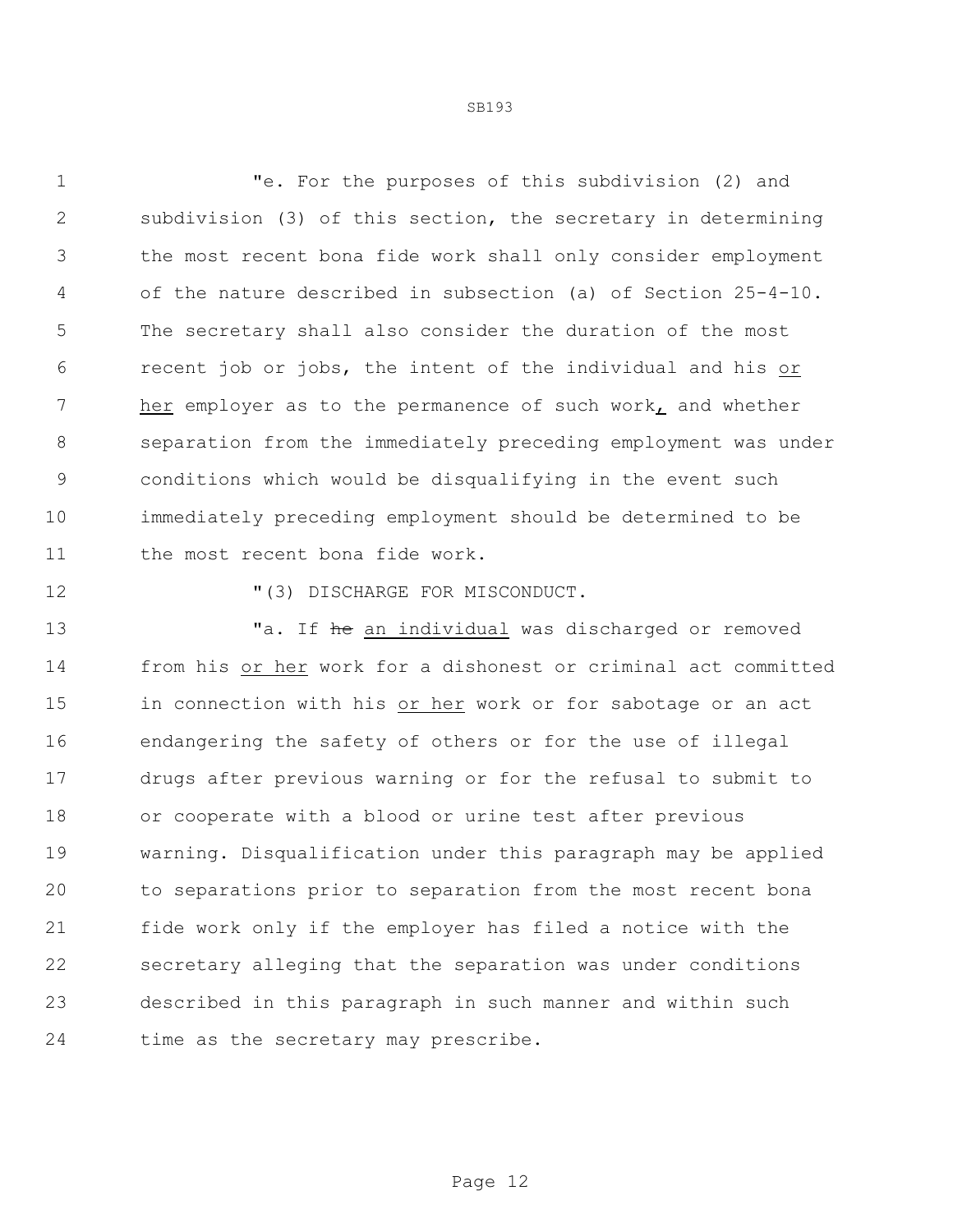$''(i)$  A confirmed positive drug test that is conducted and evaluated according to standards set forth for the conduct and evaluation of such tests by the U.S. Department of Transportation in 49 C.F.R. Part 40 or standards shown by the employer to be otherwise reliable shall be a conclusive presumption of impairment by illegal drugs. No unemployment compensation benefits shall be allowed to an employee having a confirmed positive drug test if the employee had been warned that such a positive test could result in dismissal pursuant to a reasonable drug policy. A drug policy shall be deemed reasonable if the employer shows that all employees of the employer, regardless of position or classification, are subject to testing under the policy, and in those instances in which the employer offers as the basis for disqualification from unemployment compensation benefits the results obtained pursuant to additional testing imposed on some but not all classifications, if the employer can also offer some rational basis for conducting such additional testing. Further, no unemployment compensation benefits shall be allowed if the employee refuses to submit to or cooperate with a blood or urine test as set forth above, or if the employee knowingly alters or adulterates the blood or urine specimen.

 "(ii) For purposes of paragraph a. and item (i) of paragraph a. of this subdivision, warning shall mean that the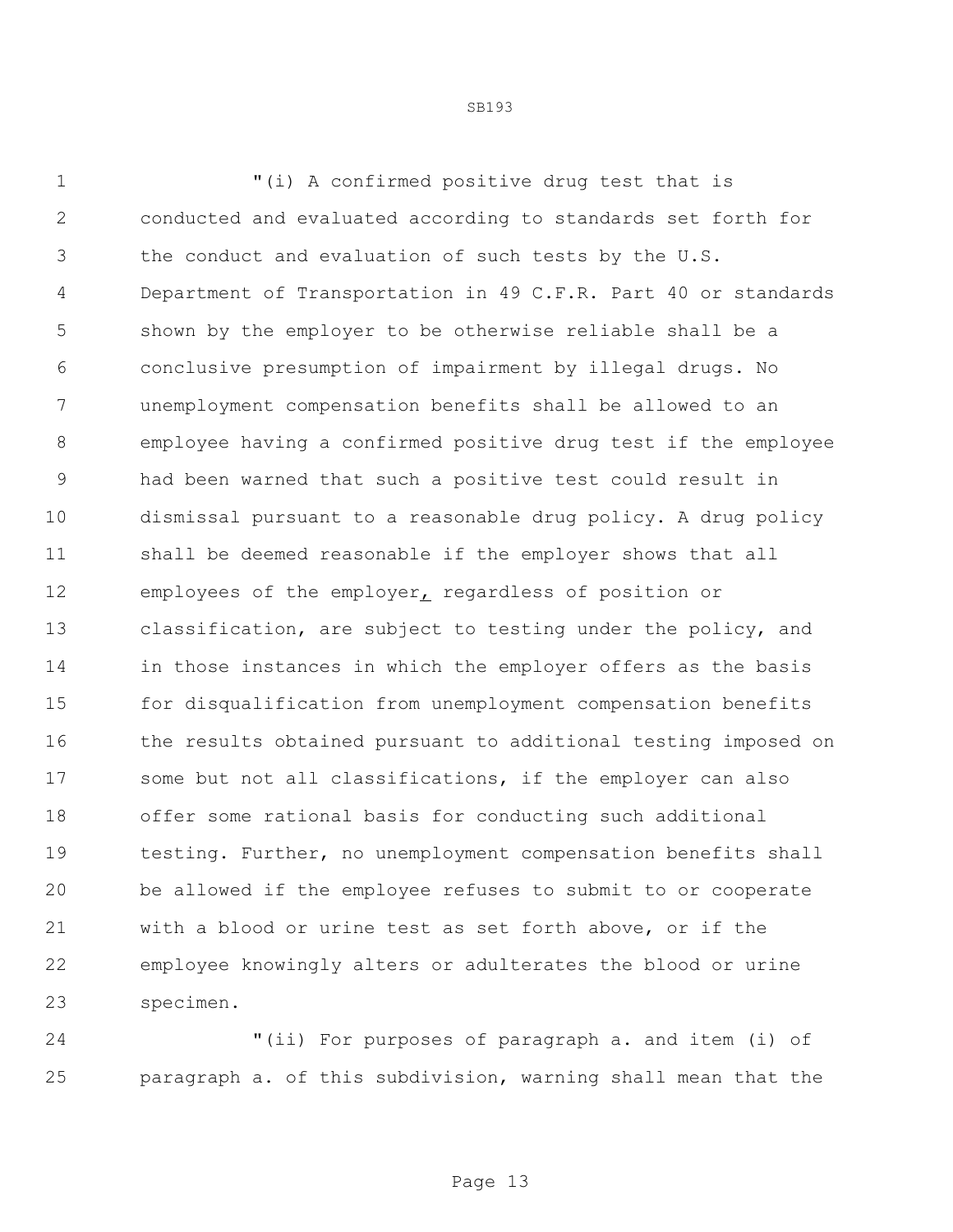employee has been advised in writing of the provisions of the employer's drug policy and that either testing positive pursuant to the standards referenced above or the refusal to submit to or cooperate with a blood or urine test as set out in the above referenced standards could result in termination of employment. This written notification as herein described shall constitute a warning as used in paragraph a. and item (i) of paragraph a. of this subdivision.

 "(iii) To the extent that the issue is a positive drug test or the refusal to submit to or cooperate with a blood or urine test, or if the employee knowingly alters or adulterates the blood or urine sample, as distinguished from 13 some other aspect of the employer's drug policy, this disqualification under paragraph a. and item (i) of paragraph a. shall be the only disqualification to apply, in connection with an individual's separation from employment. Other non-separation disqualifications may apply.

 "When an individual is disqualified under this paragraph:

 "1. He or she shall not be entitled to benefits for the week in which the disqualifying event occurs or for any week thereafter until he or she has reentered insured employment or employment of the nature described in subdivisions (5), (6), (7), (8), (9), (10), or (18) of subsection (b) of Section 25-4-10, has earned wages equal at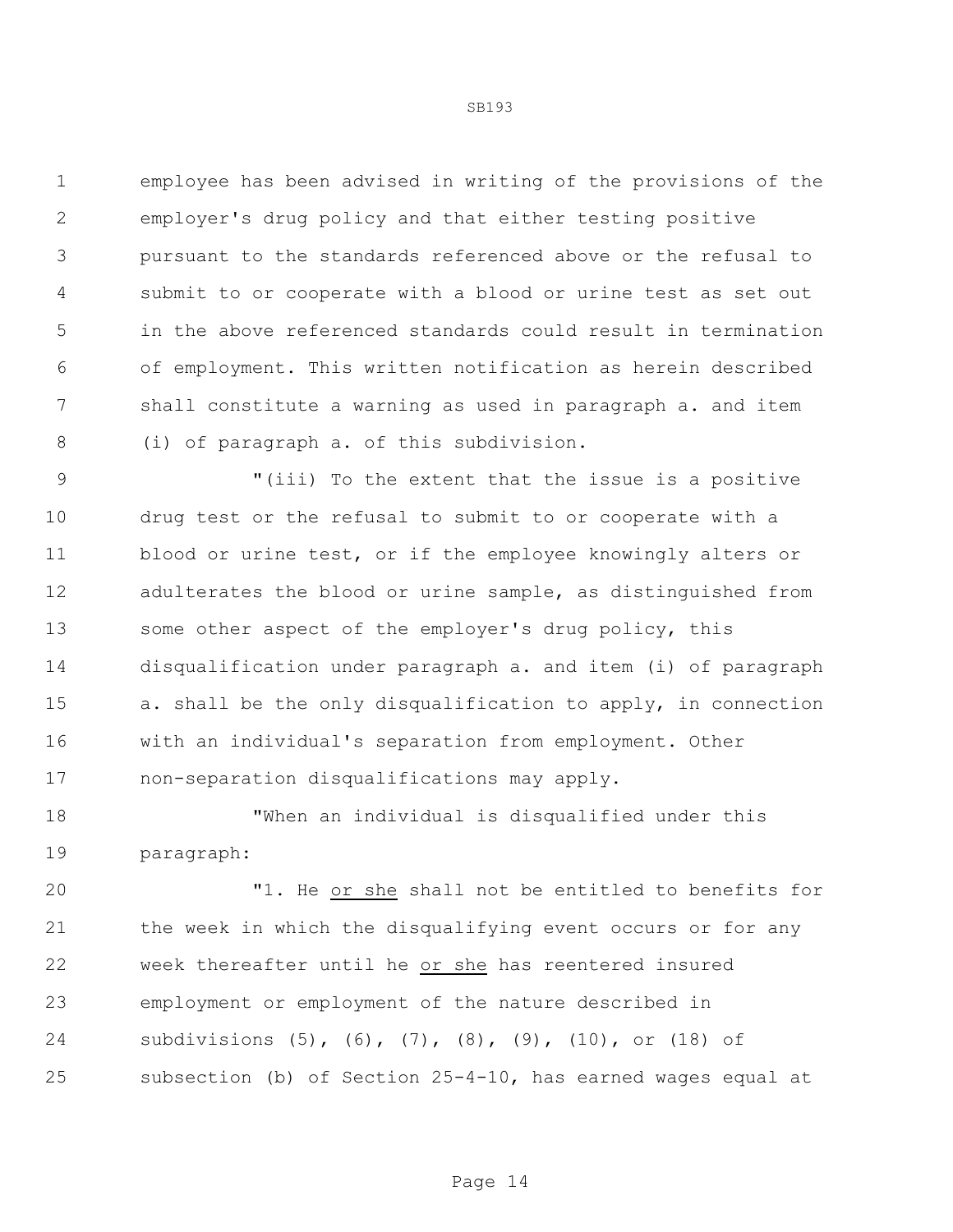least to 10 times his or her weekly benefit amount, and has been separated from such employment for a nondisqualifying reason.

 "2. He or she shall not thereafter be entitled to any benefits under this chapter on account of wages paid to him or her for the period of employment by the employer by whom he or she was employed when the disqualifying event occurred.

 "3. For the purposes of the experience rating provisions of Section 25-4-54:

 "(i) No portion of any benefits based upon wages paid to the individual for the period of employment by the employer by whom he or she was employed when the disqualifying event occurred shall be charged to the employer's experience rating account.

 "(ii) In the case of a separation prior to the 17 separation from the most recent bona fide work, if the only reason disqualification under this paragraph a. was not assessed was the failure of the employer to properly file a timely separation report with the secretary and the employer files such a report within 15 days after the mailing of a notice of payment, then no portion of any benefits paid based upon the wages paid for the period of employment ending in such prior separation shall be charged to the employer's experience rating account.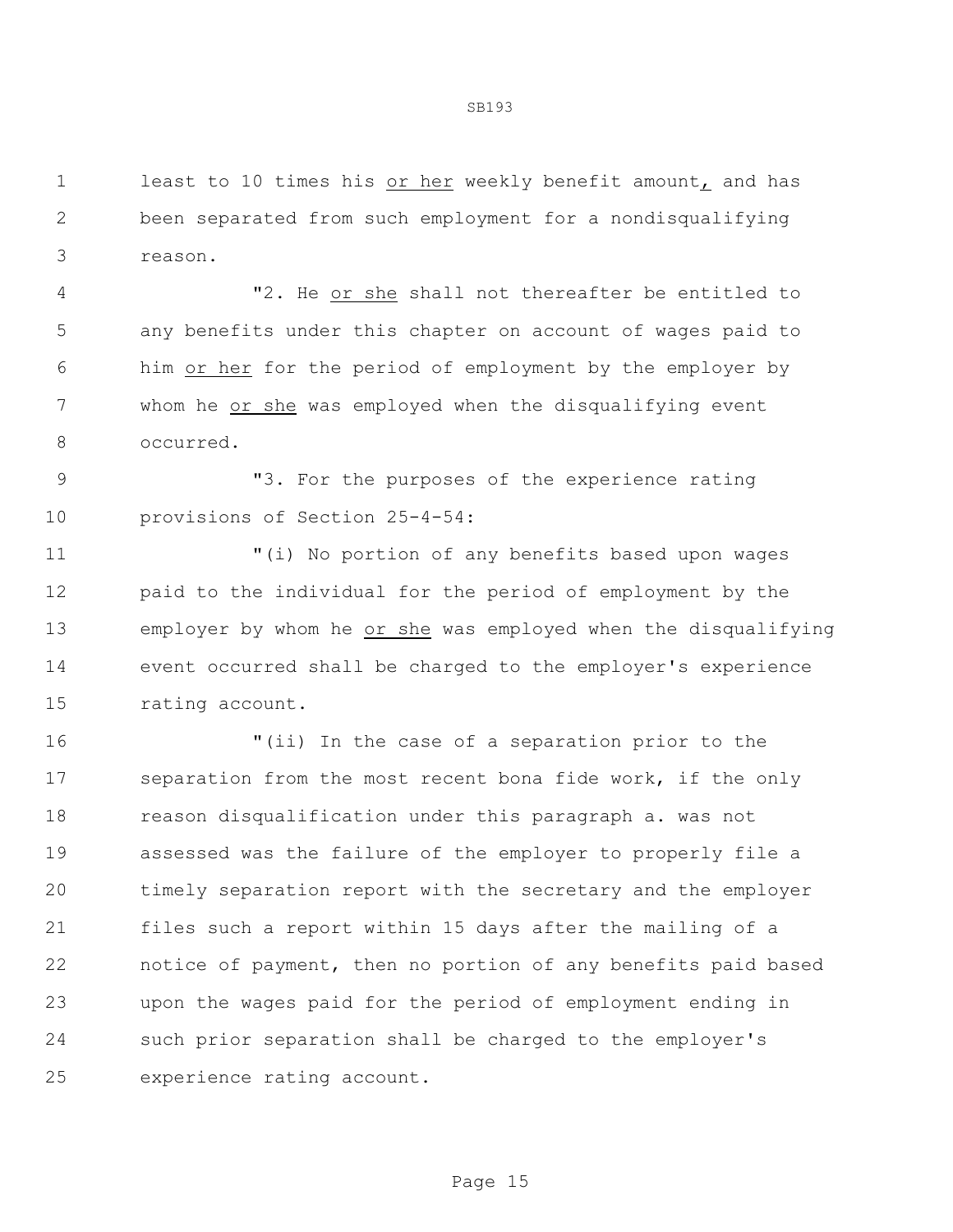1 The an individual was discharged from his or her most recent bona fide work for actual or threatened misconduct committed in connection with his or her work (other than acts mentioned in paragraph a. of this subdivision (3)) repeated after previous warning to the individual. When an individual is disqualified under this paragraph, or exempt from disqualification for a separation under such conditions prior to his or her most recent bona fide work, the effect shall be the same as provided in paragraph b. of subdivision (2) of this section for disqualification or exemption from disqualification respectively.

12 The an individual was discharged from his or her most recent bona fide work for misconduct connected with his or her work [other than acts mentioned in paragraphs a. and b. of this subdivision (3)]:

 "1. He or she shall be disqualified from receipt of benefits for the week in which he or she was discharged and 18 for not less than the three following week nor more than the 19 seven four next following weeks, as determined by the secretary in each case according to the seriousness of the conduct.

22 The total amount of benefits to which he an individual may otherwise be entitled as determined in accordance with Sections 25-4-74 and 25-4-75 shall be reduced by an amount equal to the product of the number of weeks for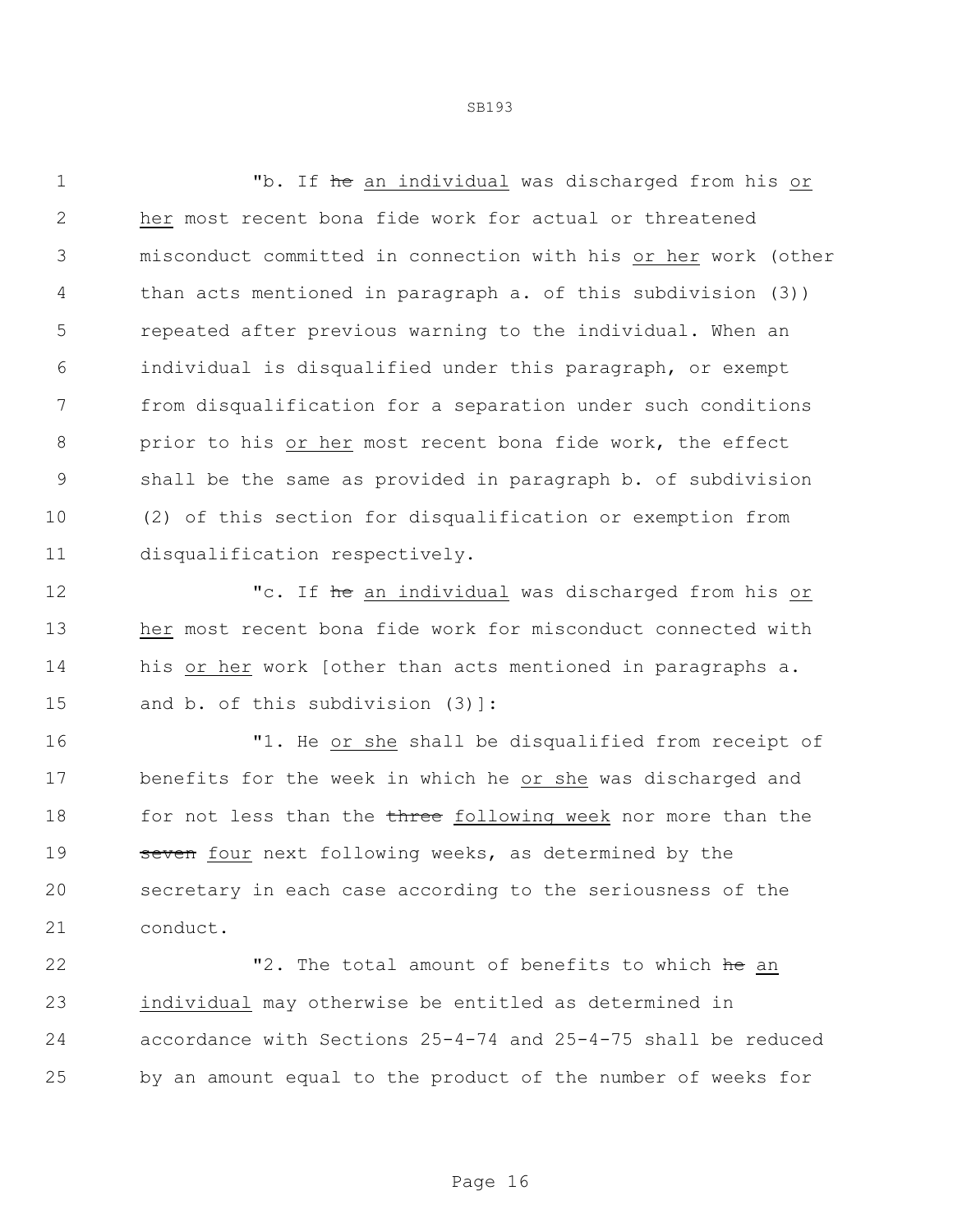which he an individual shall be disqualified multiplied by his or her weekly benefit amount.

3 T3. Only one-half of the benefits paid to him an individual based upon wages for that period of employment immediately preceding the separation to which the disqualification applies shall be charged to the employer for the purposes of the experience rating provisions of Section 25-4-54. If the individual has been separated from employment, other than his or her most recent bona fide work, under conditions which would have been disqualifying under paragraph c. of this subdivision (3), had the separation been from his or her most recent bona fide work and the employer answers a notice of payment within 15 days after it is mailed to him or 14 her detailing the facts in connection with the separation, then only one-half of the benefits paid to him or her for that period of employment immediately preceding the separation shall be charged to the employer for the purposes of the experience rating provisions of Section 25-4-54, unless the employer, or an agent of the employer, failed to respond timely or adequately to written requests pursuant to subparagraph 4. of paragraph b. of subdivision (2).

22 The an individual has been suspended as a disciplinary measure connected with his or her work, or for misconduct connected with his or her work, he or she shall be disqualified from benefits for the week or weeks (not to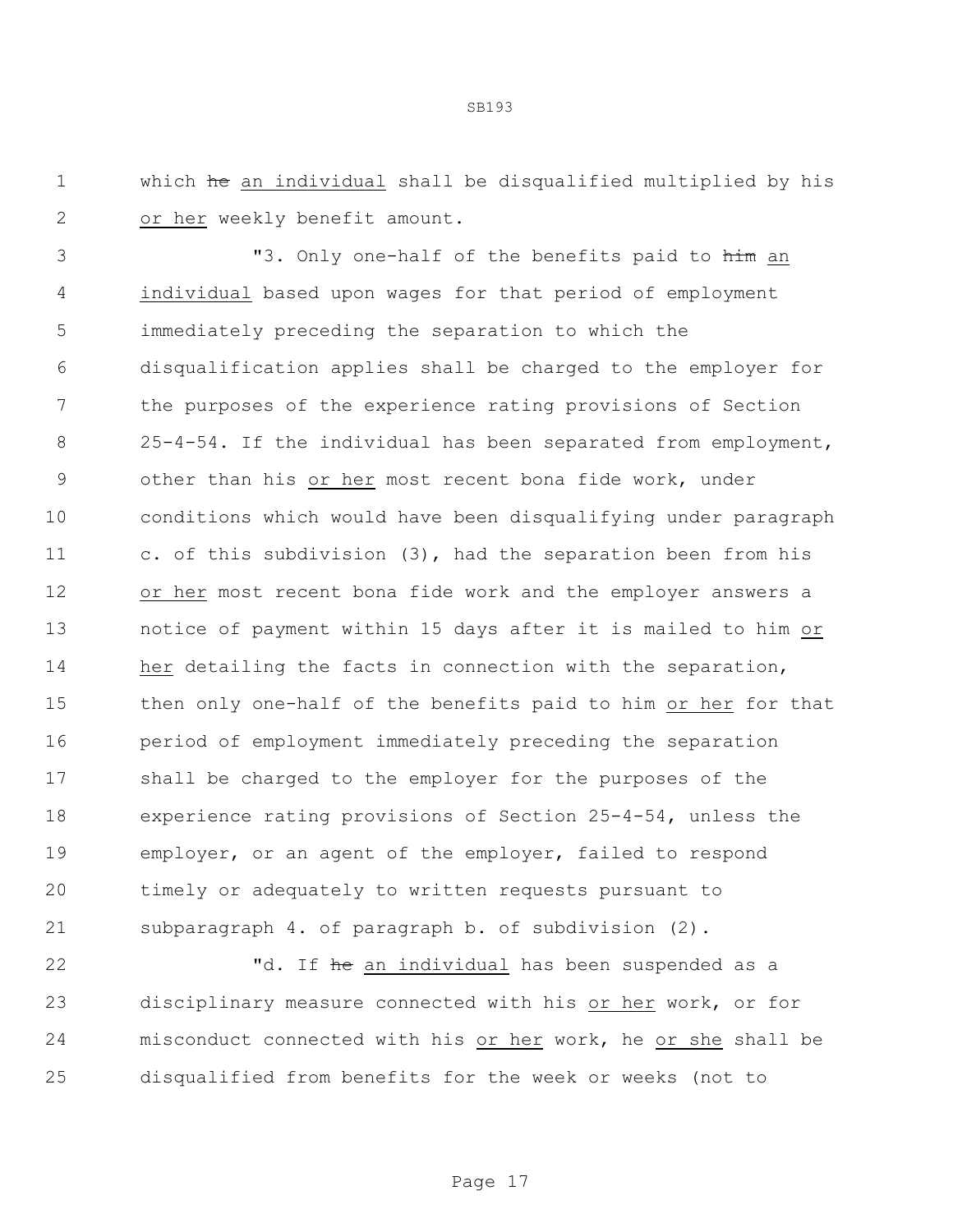exceed four weeks) in which, or for which, he or she is so suspended and the total amount of benefits to which he or she may otherwise be entitled shall be reduced in the same manner and to the same extent as provided in subparagraph 2. of paragraph c. of this subdivision (3).

 "(4) REVOCATION OR SUSPENSION OF REQUIRED LICENSE, 7 ETC. For the week in which he an individual has become unemployed because a license, certificate, permit, bond, surety, or insurability which is necessary for the performance 10 of such his or her employment and which he or she is 11 responsible to maintain or supply has been revoked, suspended, or otherwise become lost to him or her for a cause other than one which would fall within the meaning of subdivision (3) of this section, but one which was within his or her power to control, guard against, or prevent, and for each week thereafter until:

 "a. The license, certificate, permit, bond, or 18 surety, or insurability, has been restored to him or her and 19 he or she has reapplied to his or her employer for employment; or

 "b. He or she has reentered insured employment or employment of the nature described in subdivisions (5), (6), (7), (8), (9), (10), or (18) of subsection (b) of Section 25-4-10, whichever is the earlier.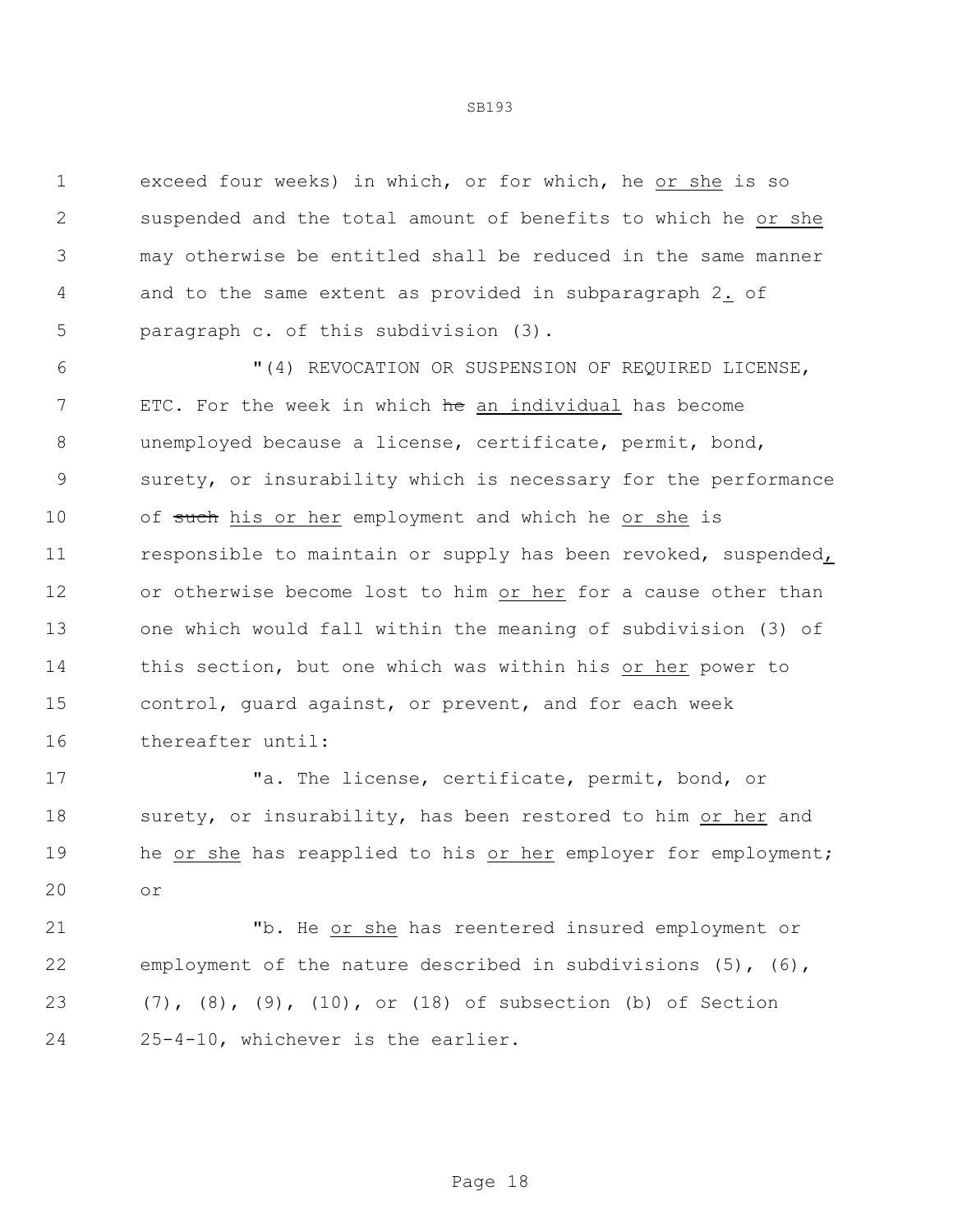"c. Nothing in this subdivision shall be construed as a basis for disqualification of an individual who is without fault and who has made a reasonable effort to obtain his or her initial license, certificate, permit, bond, surety, or insurability required for the performance of assigned duties.

 "(5) FAILURE TO ACCEPT AVAILABLE SUITABLE WORK, ETC. 8 If the an individual fails, without good cause, either to apply for or to accept available suitable work or to return to his or her customary self-employment when so directed by the 11 secretary or when he an individual is notified of suitable work or it is offered him or her through a state employment office or the United States Employment Service, or directly or by written notice or offer to any such employment office or employment service by an employer by whom the individual was formerly employed. Such disqualification shall be for a period 17 of not less than one nor more than five weeks from the date of failure. This disqualification shall not apply unless the individual has an established benefit year, or is seeking to establish one or is seeking extended benefits at the time he or she fails without good cause, to do any of the acts set out in this subdivision (5).

 "a. In determining whether or not any work is suitable for an individual, the secretary shall consider: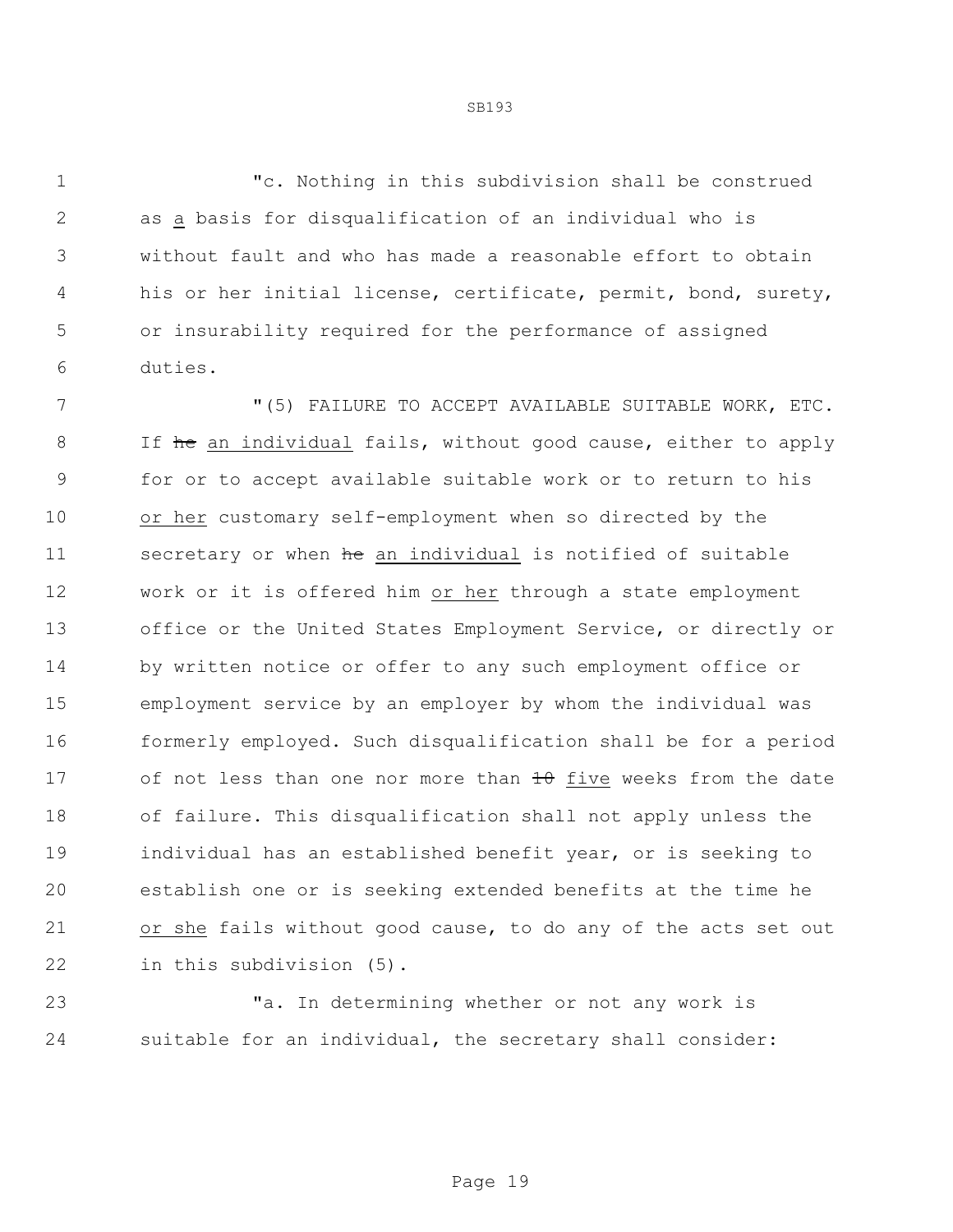| 1  | "1. The degree of risk involved to his or her                  |
|----|----------------------------------------------------------------|
| 2  | health, safety, and morals, his or her physical fitness, and   |
| 3  | his or her prior training,.                                    |
| 4  | "2. His or her experience and prior earnings,.                 |
| 5  | "3. His or her length of unemployment,.                        |
| 6  | "4. His or her prospects for securing local work in            |
| 7  | his or her customary occupation $\tau$ .                       |
| 8  | "5. The distance of the available work from his or             |
| 9  | her residence; provided, that no work or employment shall be   |
| 10 | deemed unsuitable because of its distance from the             |
| 11 | individual's residence, if such work or employment is in the   |
| 12 | same or substantially the same locality as was his or her last |
| 13 | previous regular place of employment and if the employee left  |
| 14 | such voluntarily without good cause connected with such        |
| 15 | employment.                                                    |
| 16 | "b. Notwithstanding any other provisions of this               |
| 17 | chapter, no work shall be deemed suitable and benefits shall   |
| 18 | not be denied under this chapter to any otherwise eligible     |
| 19 | individual for refusing to accept new work under any of the    |
| 20 | following conditions:                                          |
| 21 | "1. If the position offered is vacant due directly             |
| 22 | to a strike, lockout, or other labor dispute,.                 |

SB193

 "2. If the wages, hours, or other conditions of the work offered are substantially less favorable to the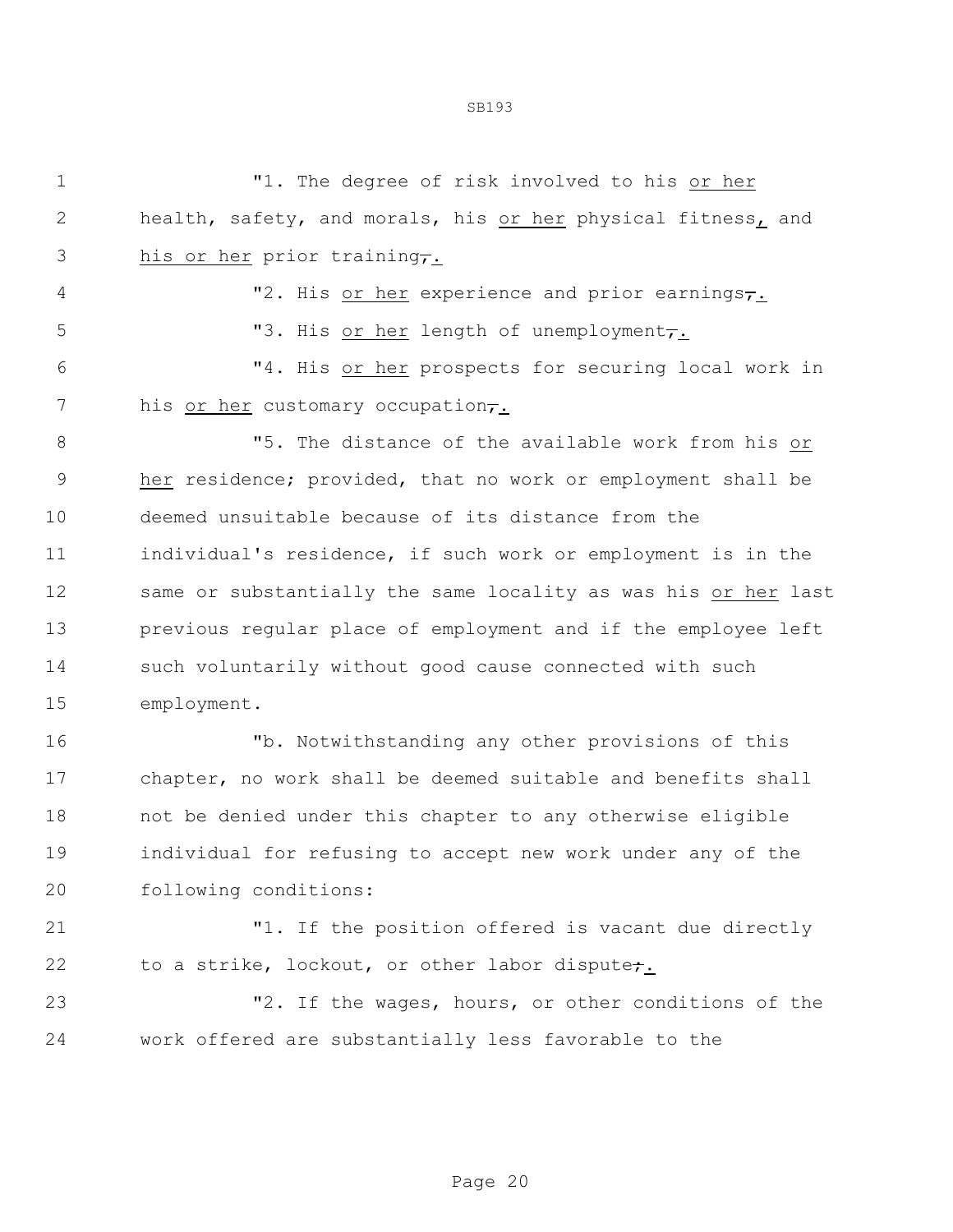individual than those prevailing for similar work in the 2 locality<del>; or</del>.

 "3. If as a condition of being employed the individual would be required to join a company union, or to resign from or refrain from joining any bona fide labor organization.

 "c. Notwithstanding any other provisions of this section, benefits shall not be denied an individual, by reason 9 of the application of the provisions of this subdivision (5), with respect to any week in which he or she is in training with the approval of the secretary as described in subdivision (a)(3) of Section 25-4-77.

 "(6) RECEIPT OF BACK PAY AWARD, ETC. For any week 14 with respect to which he an individual is receiving or has received remuneration in the form of a back pay award. Notwithstanding the provisions of Section 25-4-91 any benefits previously paid for weeks of unemployment with respect to which back pay awards are made shall constitute an overpayment and such amounts shall be deducted from the award by the employer prior to payment to the employee and shall be transmitted promptly to the secretary by the employer for application against the overpayment and credit to the claimant's maximum benefit amount and prompt deposit into the fund; provided, however, the removal of any charges made against the employer as a result of such previously paid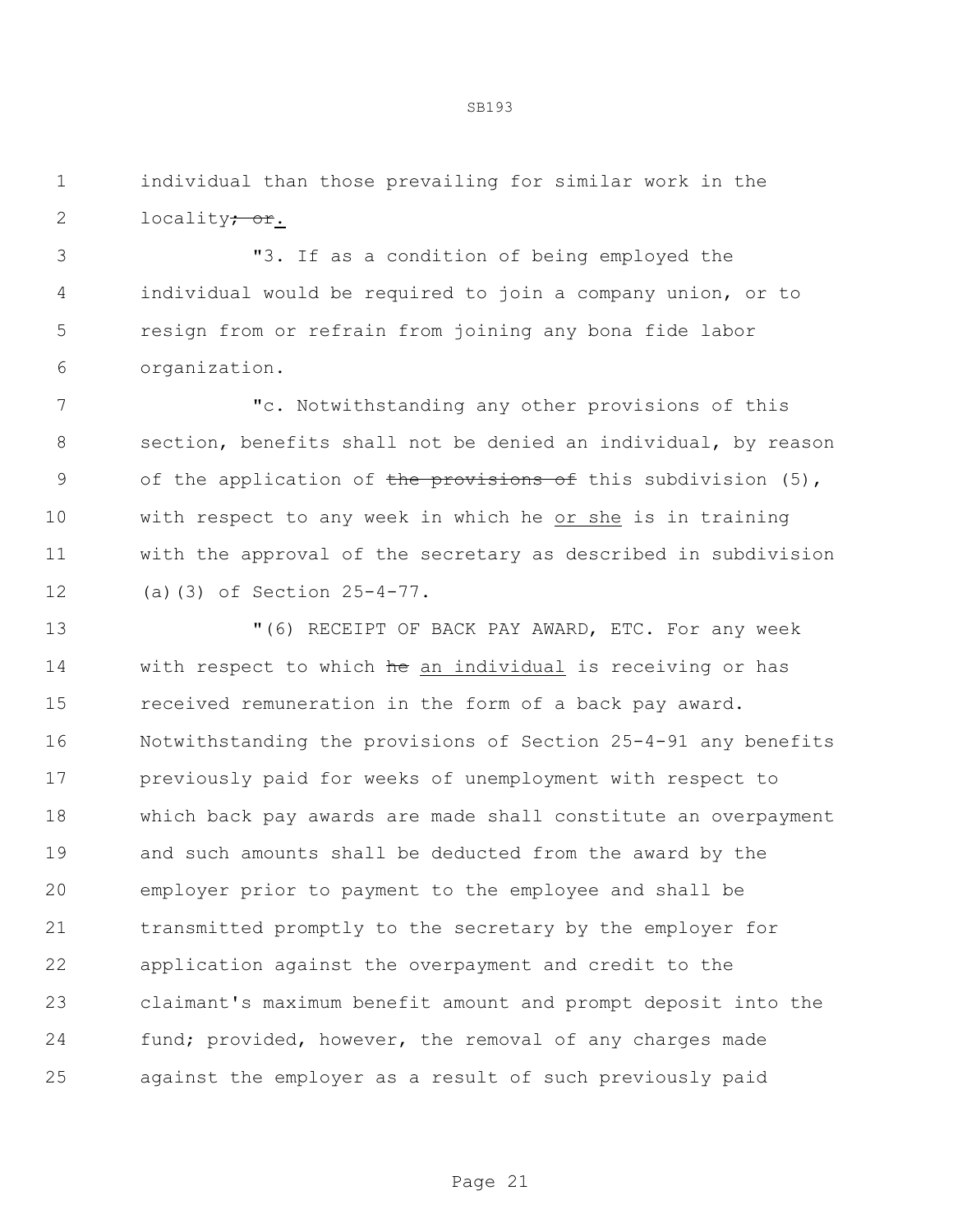benefits shall be applied to the calendar year and the calendar quarter in which the overpayment is received by the secretary and no attempt shall be made to relate such a credit to the period to which the award applies. Any amount of overpayment deducted by the employer shall be subject to the same procedures for collection as is provided for 7 contributions by Section 25-4-134 of this chapter.

 $(7)$  RECEIPT OF OR APPLICATION FOR UNEMPLOYMENT COMPENSATION FROM ANOTHER STATE, ETC. For any week with 10 respect to which, or a part of which, he an individual has received or is seeking unemployment benefits under an unemployment compensation law of any other state or of the United States; provided, that if the appropriate agency of such other state or of the United States finally determines 15 that he the individual is not entitled to such unemployment benefits this disqualification shall not apply.

 $(8)$  RECEIPT OF PENSION PAYMENT. For any week with respect to which, or a part of which, an individual has received or has, except for the determination of an exact or specific amount, been determined eligible to receive (during a period for which benefits are being claimed) governmental or other pension, retirement or retired pay, annuity, or similar periodic payment which is based on the previous work of the individual; except, that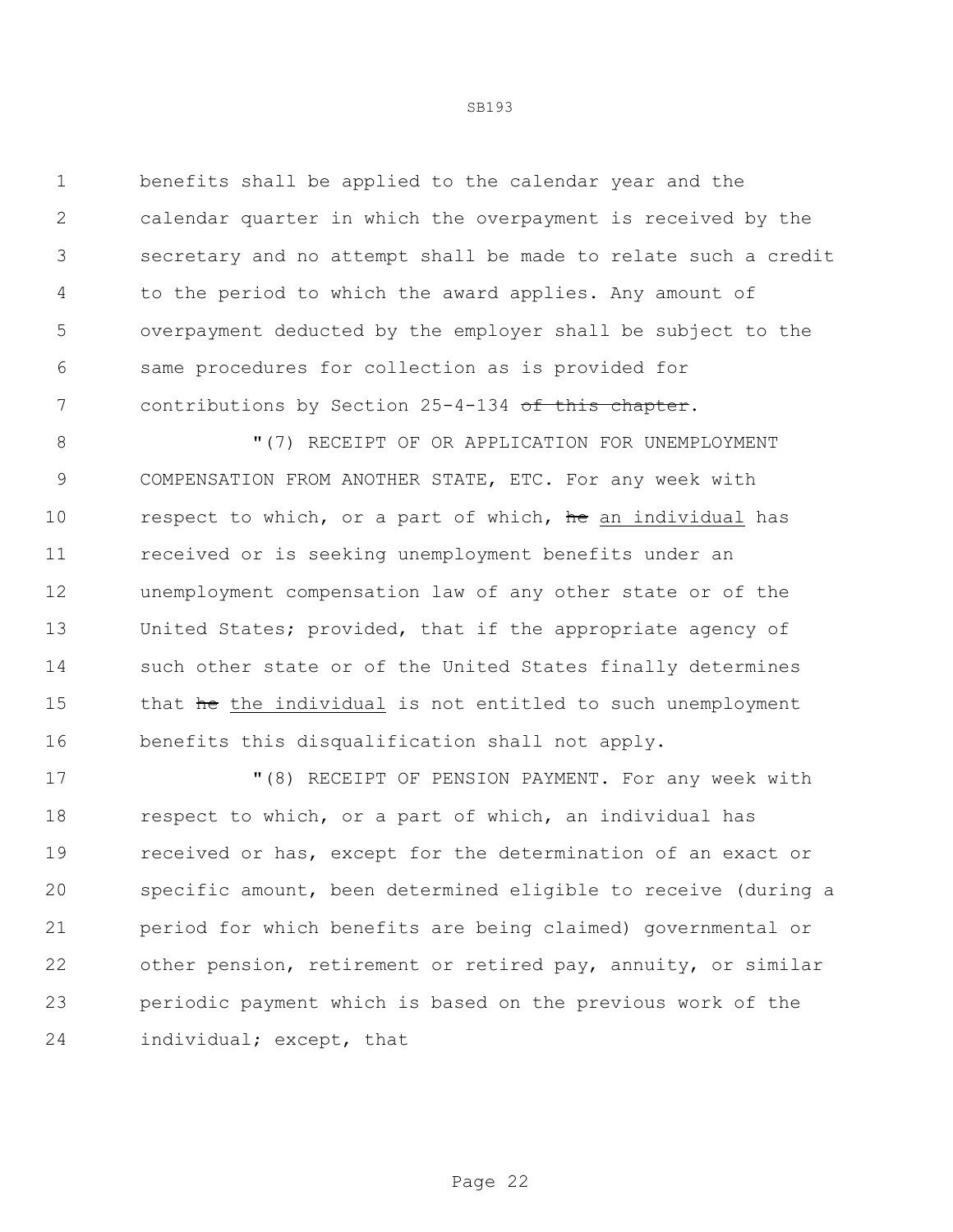"a. For weeks of unemployment which begin prior to April 26, 1982, as was prescribed by this subsection prior to such date, and

 "b. For weeks of unemployment which begin on or after April 26, 1982, the amount of any benefits payable to an individual for any such week which begins in a period with respect to which the disqualifying provisions of this subdivision apply, shall be reduced (but not below zero) by an amount equal to the amount of such pension, retirement or retired pay, annuity, or other payment, which is reasonably attributable to such week, provided, however, such reduction required hereby shall apply to any pension, retirement or 13 retired pay, annuity, or other similar payment only if:

 "1. Such payment is made under a plan that is maintained (or contributed to) by a base period employer and 100 percent employer-financed and not contributed to by the worker, and

 "2. In the case of such a payment not made under the Social Security Act or the Railroad Retirement Act of 1974 (or the corresponding provisions of prior law), services performed for such employer by the individual after the beginning of his or her base period (or remuneration for such services) affect eligibility for or increase the amount of, such payment.

 "c. The other provisions of this subdivision to the contrary notwithstanding, beginning with the weeks ending

Page 23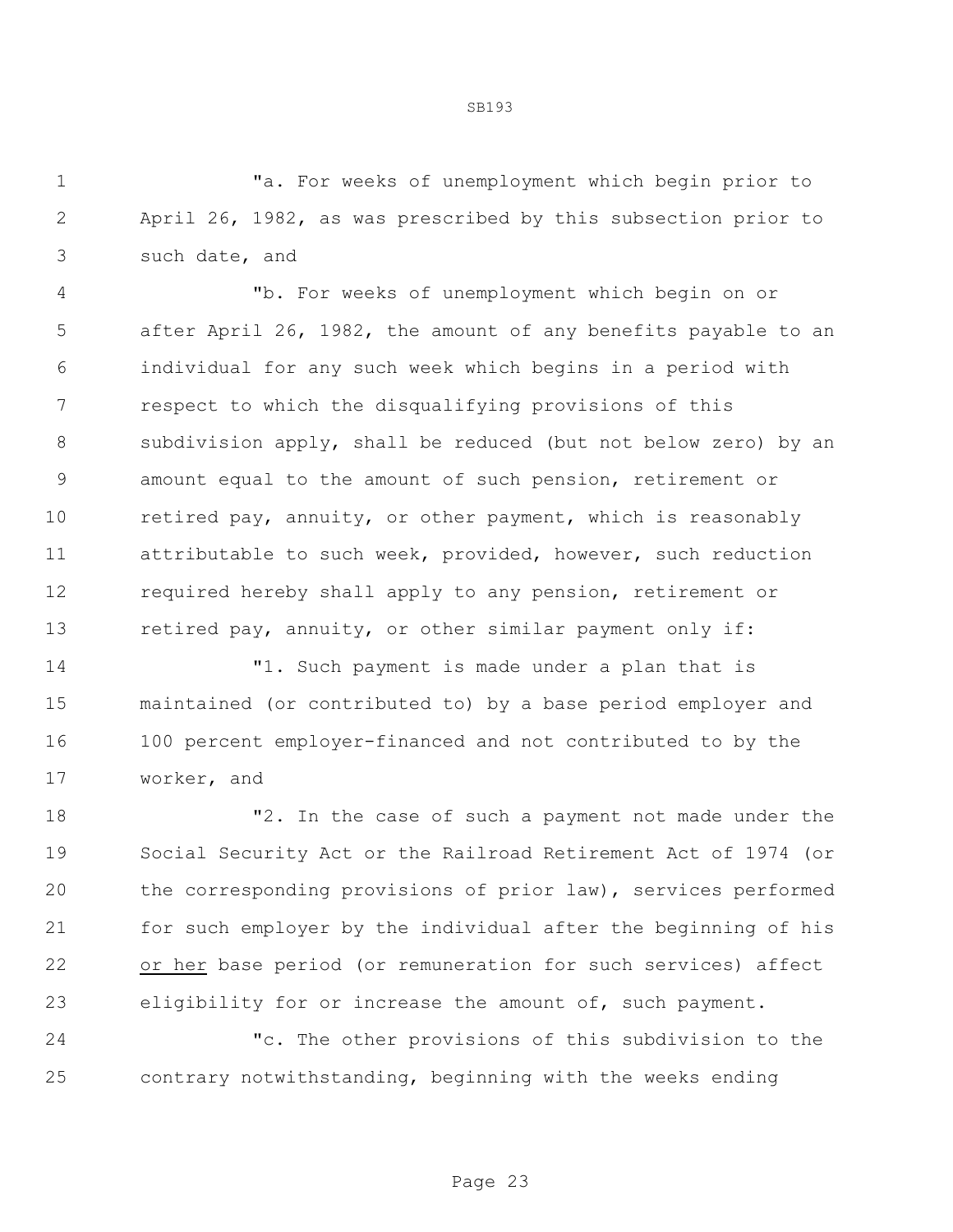October 7, 1995, the amount of any pension, retirement or retired pay, annuity, or other similar periodic payment under the Social Security Act or the Railroad Retirement Act shall not result in a reduction of benefits under this subdivision.

 "d. If in accordance with this subdivision (8) any individual is awarded pension payments retroactively covering the same period for which the individual received benefits, the retroactive payments shall constitute cause for disqualification and any benefits paid during such period shall be recovered only if the retroactive pension payments were made under a plan that is maintained (or contributed to) 12 by a base period employer, 100 percent employer-financed, and not contributed to by the worker.

 "(9) RECEIPT OF OR APPLICATION FOR WORKERS' COMPENSATION. For any week with respect to which, or a part of 16 which, he an individual has received or is seeking compensation for temporary disability under any workers' compensation law; provided, that if it is finally determined **he** the individual is not entitled to such compensation, this disqualification shall not apply; and provided further, that if such compensation is less than the benefits which would 22 otherwise be due under this chapter, he the individual shall be entitled to receive for such week, if otherwise eligible, benefits reduced by the amount of such payment.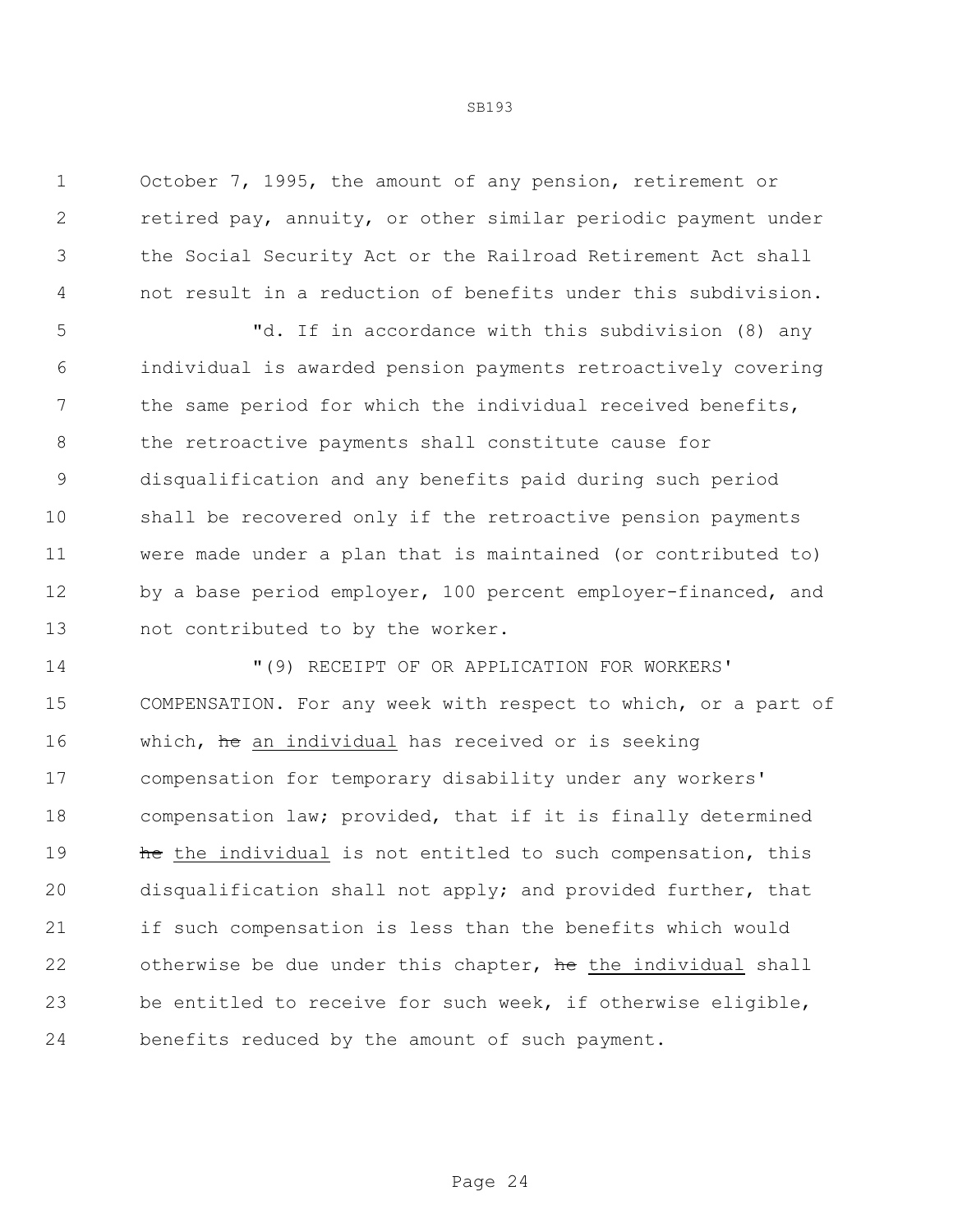"(10) EMPLOYMENT BY PUBLIC WORKS AGENCY, ETC. For any week that such individual is engaged or employed by the Works Progress Administration, the National Youth Administration or any federal or state unit, agency, or instrumentality in charge of public works, assistance through public employment or work relief.

7 The Mullim SELF-EMPLOYMENT. For any week in which he an individual is self-employed and each week thereafter until he or she shall establish that he or she is no longer self-employed.

**11 W**(12) RECEIPT OF, OR APPLICATION FOR, TRAINING ALLOWANCE, ETC. For any week with respect to which, or a part of which, an individual who is enrolled in a course of 14 training with the approval of the secretary, within the meaning of subdivision (a)(3) of Section 25-4-77, has applied 16 for, or is entitled to receive, any wage or subsistence or 17 training allowance or other form of remuneration, other than reimbursement for travel expenses, for a course of training under any public or private training program; provided, that 20 if it is finally determined that he an individual is not entitled to such remuneration, this disqualification shall not apply. If the remuneration, the receipt of which is disqualifying under this subdivision (12), is less than the weekly benefits which he or she would otherwise be due under 25 this chapter he or she shall be entitled to receive, if

Page 25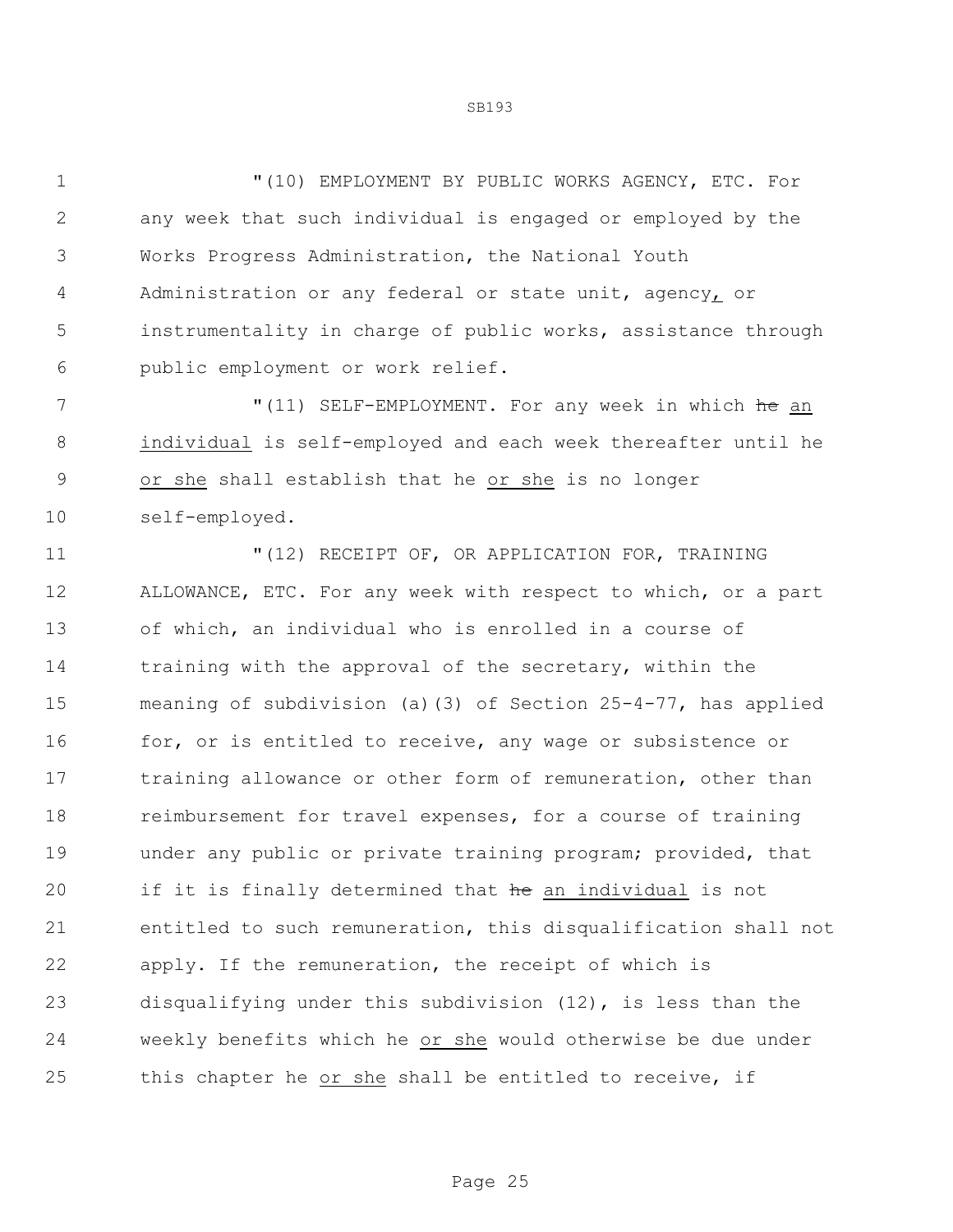otherwise eligible, weekly benefits reduced by the amount of such remuneration. It is further provided that receipt of training allowances under the Trade Readjustment Act shall not be cause for disqualification under this subdivision.

 "(13) PARTICIPATION IN PROFESSIONAL SPORTS. For any week which commences during the period between two successive sport seasons (or similar periods) to any individual for which benefits claimed are on the basis of any services, substantially all of which consist of participating in sports or athletic events or training or preparing to so participate, if such individual performed such services in the first of such seasons (or similar periods) and there is a reasonable assurance that such individual will perform such services in 14 the later of such seasons (or similar periods).

"(14) ALIENS.

16 The Matter of the Muscle of the Mich benefits claimed are on the basis of services performed by an alien unless:

 "1. Such alien is an individual who was lawfully admitted for permanent residence at the time such services were performed, and was lawfully present for purposes of performing such services; or,

 "2. Such alien was permanently residing in the United States under color of law at the time such services were performed (including an alien who is lawfully present in the United States as a result of the application of the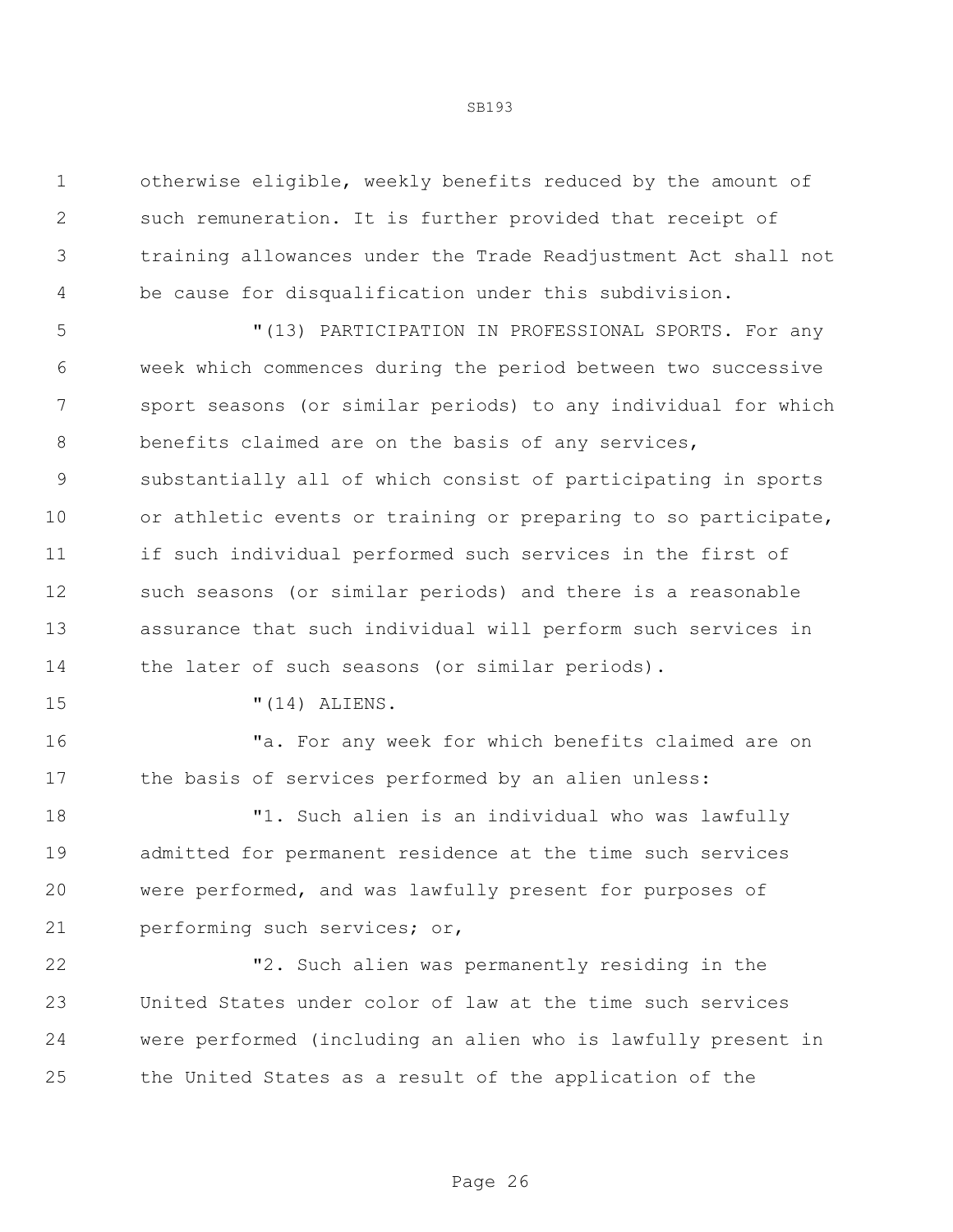provisions of Section 203(a)(7) or Section 212(d)(5) of the Immigration and Nationality Act); or,

 "3. Such alien was lawfully admitted for temporary 4 residence as provided for under the provisions of Section 245A(a) of the Immigration Reform and Control Act of 1986 (PL 99-603).

 "b. Any data or information required of individuals applying for benefits to determine whether benefits are not payable to them because of their alien status shall be uniformly required from all applicants for benefits.

 "c. In the case of an individual whose application for benefits would otherwise be approved, no determination that benefits to such individual are not payable because of his or her alien status shall be made except upon a preponderance of the evidence."

 Section 2. This act shall become effective on January 1, 2020, following its passage and approval by the Governor, or its otherwise becoming law.